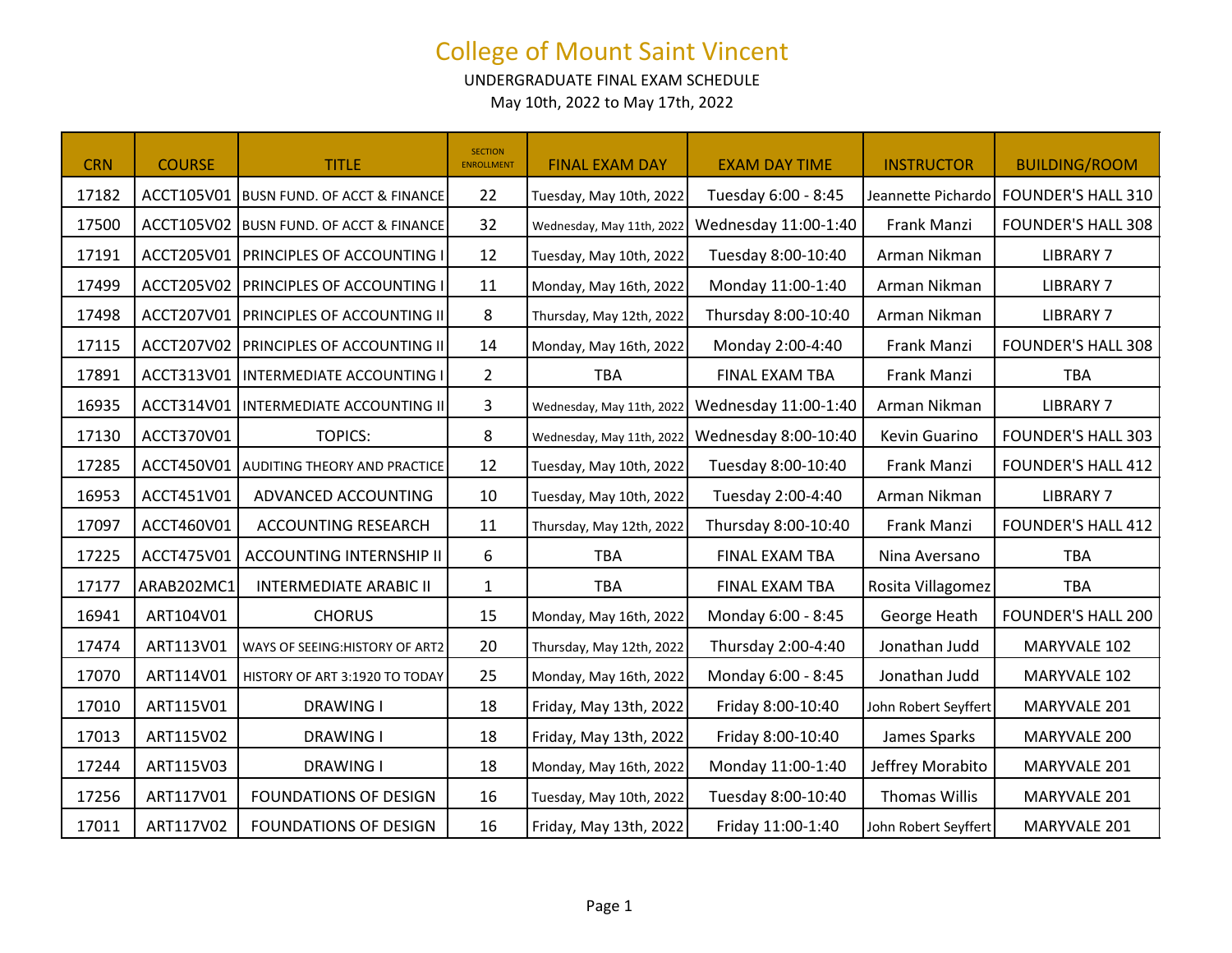UNDERGRADUATE FINAL EXAM SCHEDULE

| 17475 | ART118V01  | <b>FOUNDATIONS II</b>              | 17             | Tuesday, May 10th, 2022   | Tuesday 11:00-1:40   | <b>Thomas Willis</b>  | MARYVALE 201              |
|-------|------------|------------------------------------|----------------|---------------------------|----------------------|-----------------------|---------------------------|
| 17476 | ART127V01  | DRAWING & WATERCOLOR               | 18             | Wednesday, May 11th, 2022 | Wednesday 11:00-1:40 | Gabrielle D'Angelo    | MARYVALE 200              |
| 17477 | ART205V01  | PHOTOGRAPHY: ARTIFICIAL LIGHT      | 14             | Tuesday, May 10th, 2022   | Tuesday 11:00-1:40   | Laura Miller          | MARYVALE 214              |
| 17478 | ART205V02  | PHOTOGRAPHY: ARTIFICIAL LIGHT      | 14             | Thursday, May 12th, 2022  | Thursday 11:00-1:40  | Laura Miller          | MARYVALE 214              |
| 17479 | ART211V01  | FINE ARTS MUSIC                    | 22             | Wednesday, May 11th, 2022 | Wednesday 8:00-10:40 | Stefano Miceli        | <b>FOUNDER'S HALL 302</b> |
| 17480 | ART211V02  | FINE ARTS MUSIC                    | 23             | Monday, May 16th, 2022    | Monday 11:00-1:40    | Keith Kreindler       | <b>FOUNDER'S HALL 302</b> |
| 17139 | ART243V01  | LIFE DRAWING I                     | 19             | Friday, May 13th, 2022    | Friday 11:00-1:40    | James Sparks          | MARYVALE 200              |
| 17676 | ART253V01  | AMERICAN MUSICAL THEATRE           | 21             | Wednesday, May 11th, 2022 | Wednesday 8:00-10:40 | Jon Klibonoff         | MARYVALE 102              |
| 16999 | ART306V01  | <b>PAINTING II</b>                 | 16             | Thursday, May 12th, 2022  | Thursday 11:00-1:40  | <b>Thomas Willis</b>  | MARYVALE 201              |
| 17483 | ART316V01  | <b>CERAMICS II</b>                 | 16             | Wednesday, May 11th, 2022 | Wednesday 6:00-8:45  | Pedro Ramirez         | MARYVALE 114              |
| 17141 | ART317V01  | ADVERTISING DESIGN                 | 25             | Wednesday, May 11th, 2022 | Wednesday 11:00-1:40 | <b>Annette Davies</b> | MARYVALE 101              |
| 17246 | ART345V01  | <b>SCULPTURE</b>                   | 9              | Tuesday, May 10th, 2022   | Tuesday 11:00-1:40   | Robert Wolf           | <b>ROSARY HALL 2</b>      |
| 17481 | ART350V01  | PRINTMAKING: MONOTYPE              | 14             | Wednesday, May 11th, 2022 | Wednesday 6:00-8:45  | Rebecca Allan         | <b>ROSARY HALL 1</b>      |
| 17484 | ART436V01  | <b>TOPIC COURSE:</b>               | 3              | Friday, May 13th, 2022    | Friday 8:00-10:40    | Stefano Miceli        | <b>FOUNDER'S HALL 302</b> |
| 17404 | ART460V01  | <b>INDEPENDENT STUDY</b>           | $\overline{2}$ | <b>TBA</b>                | FINAL EXAM TBA       | Thomas Willis         | <b>TBA</b>                |
| 17989 | ART460V02  | <b>INDEPENDENT STUDY</b>           | $\mathbf{1}$   | <b>TBA</b>                | FINAL EXAM TBA       | <b>Thomas Willis</b>  | <b>TBA</b>                |
| 17012 | ART480V01  | SR. INTERDISCIPLINARY ARTS STU     | 5              | Wednesday, May 11th, 2022 | Wednesday 11:00-1:40 | Laura Miller          | MARYVALE 201              |
| 17076 | ART485V01  | STUDIO ART SR CAPSTONE SEMINAR     | 5              | Wednesday, May 11th, 2022 | Wednesday 11:00-1:40 | Laura Miller          | MARYVALE 201              |
| 17482 | ART490V01  | ART HIST. SR CAPSTONE SEMINAR      | $\mathbf{1}$   | Wednesday, May 11th, 2022 | Wednesday 8:00-10:40 | Laura Miller          | MARYVALE 200              |
| 17068 | BIOL109V01 | ANATOMY&PHYSIOLOGY I               | 40             | Monday, May 16th, 2022    | Monday 11:00-1:40    | Julia Zichello        | SCIENCE HALL 101          |
| 17306 | BIOL109V02 | ANATOMY&PHYSIOLOGY I               | 31             | Monday, May 16th, 2022    | Monday 2:00-4:40     | Julia Zichello        | SCIENCE HALL 101          |
| 17509 | BIOL109V03 | ANATOMY&PHYSIOLOGY I               | 8              | Wednesday, May 11th, 2022 | Wednesday 11:00-1:40 | Michael Minardo       | SCIENCE HALL 101          |
| 16967 | BIOL110V01 | <b>ANATOMY &amp; PHYSIOLOGY II</b> | 24             | Monday, May 16th, 2022    | Monday 11:00-1:40    | Michael Minardo       | SCIENCE HALL 117          |
| 17513 | BIOL111V01 | <b>GENERAL BIOLOGY I</b>           | 15             | Tuesday, May 10th, 2022   | Tuesday 11:00-1:40   | Ana Ribeiro           | <b>SCIENCE HALL 04</b>    |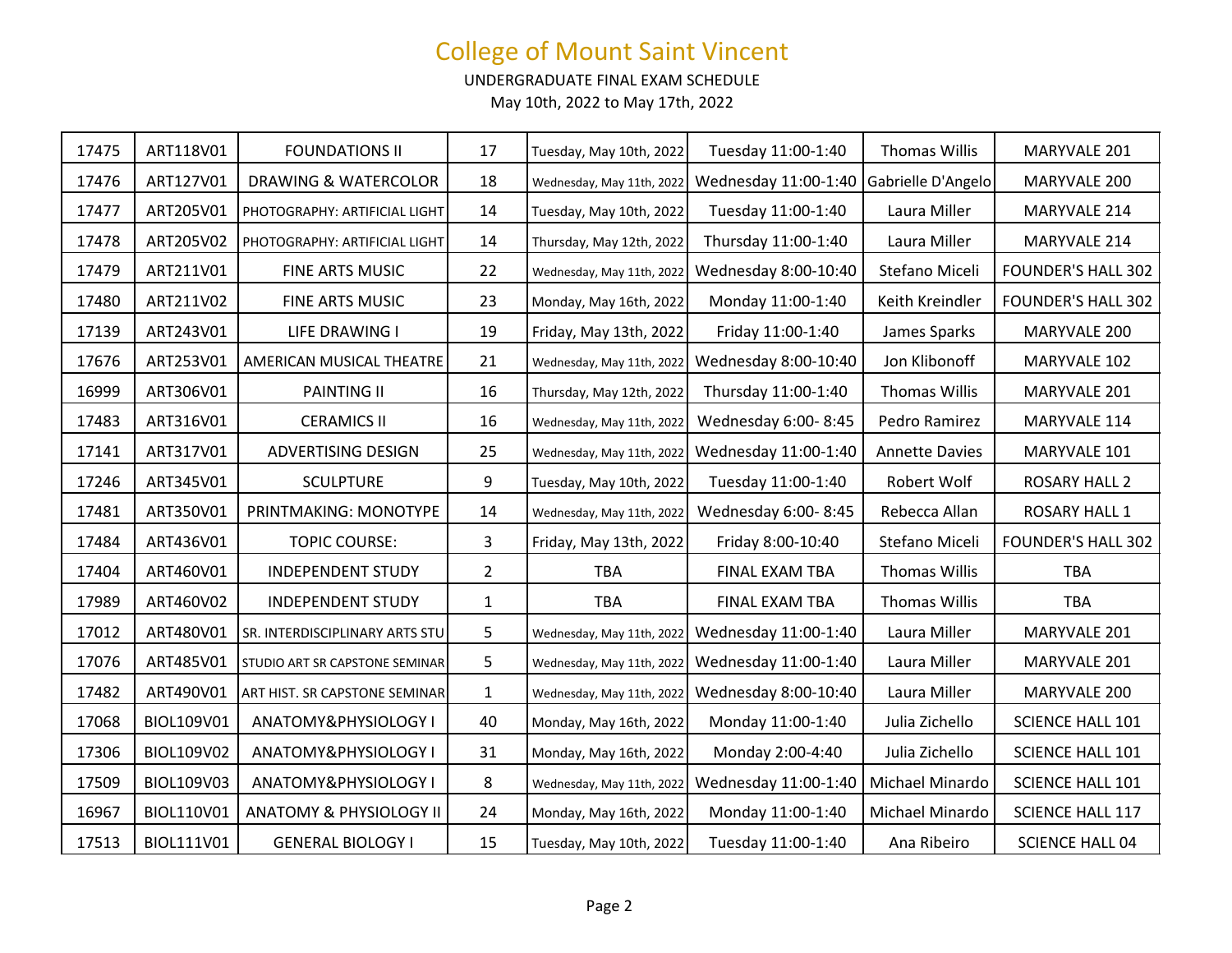UNDERGRADUATE FINAL EXAM SCHEDULE

| 16944 | BIOL112V01        | <b>GENERAL BIOLOGY II</b>             | 21             | Thursday, May 12th, 2022 | Thursday 11:00-1:40 | Ioanna Visviki     | <b>SCIENCE HALL 04</b>    |
|-------|-------------------|---------------------------------------|----------------|--------------------------|---------------------|--------------------|---------------------------|
| 16973 | BIOL211V01        | MICROBIOLGY & HUMAN DISEASE           | 26             | Tuesday, May 10th, 2022  | Tuesday 8:00-10:40  | Robert Suriano     | SCIENCE HALL 117          |
| 17071 | BIOL211V02        | MICROBIOLGY & HUMAN DISEASE           | 40             | Thursday, May 12th, 2022 | Thursday 8:00-10:40 | Robert Suriano     | <b>SCIENCE HALL 117</b>   |
| 16976 | BIOL217V01        | <b>GENETICS</b>                       | 17             | Thursday, May 12th, 2022 | Thursday 11:00-1:40 | James Fabrizio     | <b>SCIENCE HALL 304</b>   |
| 17515 | BIOL301V01        | COMPAR CHORDATE ANATOMY               | 5              | Thursday, May 12th, 2022 | Thursday 8:00-10:40 | Ioanna Visviki     | <b>SCIENCE HALL 213</b>   |
| 17226 | BIOL311V01        | RESEARCH IN BIOLOGY                   | $\overline{4}$ | <b>TBA</b>               | FINAL EXAM TBA      | Pamela Kerrigan    | <b>TBA</b>                |
| 17024 | BIOL311V02        | RESEARCH IN BIOLOGY                   | $\overline{2}$ | <b>TBA</b>               | FINAL EXAM TBA      | Pamela Kerrigan    | <b>TBA</b>                |
| 16979 | BIOL311V03        | RESEARCH IN BIOLOGY                   | 6              | TBA                      | FINAL EXAM TBA      | Pamela Kerrigan    | <b>TBA</b>                |
| 17517 | BIOL331V01        | <b>CELL BIOLOGY</b>                   | 6              | Friday, May 13th, 2022   | Friday 11:00-1:40   | James Fabrizio     | <b>SCIENCE HALL 304</b>   |
| 17679 | BIOL360V01        | <b>INDP STUDY IN BIOLOGY</b>          | $\mathbf{1}$   | <b>TBA</b>               | FINAL EXAM TBA      | Ana Ribeiro        | TBA                       |
| 18002 | BIOL360V02        | <b>INDP STUDY IN BIOLOGY</b>          | $\mathbf{1}$   | TBA                      | FINAL EXAM TBA      | Pamela Kerrigan    | <b>TBA</b>                |
| 16945 | BIOL375V01        | <b>INTERNSHIP</b>                     | $\overline{2}$ | <b>TBA</b>               | FINAL EXAM TBA      | Ana Ribeiro        | <b>TBA</b>                |
| 17040 | BIOL404V01        | <b>BIOLOGY COLLOQUIUM (WE)</b>        | 32             | Friday, May 13th, 2022   | Friday 2:00-4:40    | Robert Suriano     | SCIENCE HALL 101          |
| 17518 | BIOL406V01        | SPECIAL TOPICS: TISSUE CULTURE        | 4              | Friday, May 13th, 2022   | Friday 11:00-1:40   | Robert Suriano     | <b>SCIENCE HALL 213</b>   |
| 16907 | BIOL411V01        | RESEARCH IN BIOLOGY                   | $\overline{7}$ | <b>TBA</b>               | FINAL EXAM TBA      | Pamela Kerrigan    | <b>TBA</b>                |
| 16981 | BIOL411V02        | RESEARCH IN BIOLOGY                   | $\mathbf{1}$   | <b>TBA</b>               | FINAL EXAM TBA      | Pamela Kerrigan    | <b>TBA</b>                |
| 16982 | BIOL411V03        | RESEARCH IN BIOLOGY                   | $\overline{3}$ | <b>TBA</b>               | FINAL EXAM TBA      | Pamela Kerrigan    | TBA                       |
| 17236 | BIOL475V01        | <b>INTERNSHIP</b>                     | $\mathbf{1}$   | <b>TBA</b>               | FINAL EXAM TBA      | Ana Ribeiro        | <b>TBA</b>                |
| 17997 | <b>BUSN105AE1</b> | PRINCIPLES OF MANAGEMENT              | $\overline{4}$ | TBA                      | FINAL EXAM TBA      | Milton Holden      | <b>TBA</b>                |
| 16994 | BUSN105V01        | PRINCIPLES OF MANAGEMENT              | 11             | Tuesday, May 10th, 2022  | Tuesday 8:00-10:40  | <b>Manuel Diaz</b> | <b>FOUNDER'S HALL 314</b> |
| 17028 |                   | BUSN105V02 PRINCIPLES OF MANAGEMENT   | 26             | Friday, May 13th, 2022   | Friday 8:00-10:40   | <b>Manuel Diaz</b> | <b>FOUNDER'S HALL 314</b> |
| 17116 |                   | BUSN105V03   PRINCIPLES OF MANAGEMENT | 24             | Thursday, May 12th, 2022 | Thursday 8:00-10:40 | George Liveris     | <b>FOUNDER'S HALL 306</b> |
| 17083 |                   | BUSN105V04   PRINCIPLES OF MANAGEMENT | 11             | Tuesday, May 10th, 2022  | Tuesday 11:00-1:40  | George Liveris     | <b>FOUNDER'S HALL 306</b> |
| 17098 |                   | BUSN105V05   PRINCIPLES OF MANAGEMENT | 8              | Monday, May 16th, 2022   | Monday 6:00 - 8:45  | Raymond Batkay     | <b>FOUNDER'S HALL 314</b> |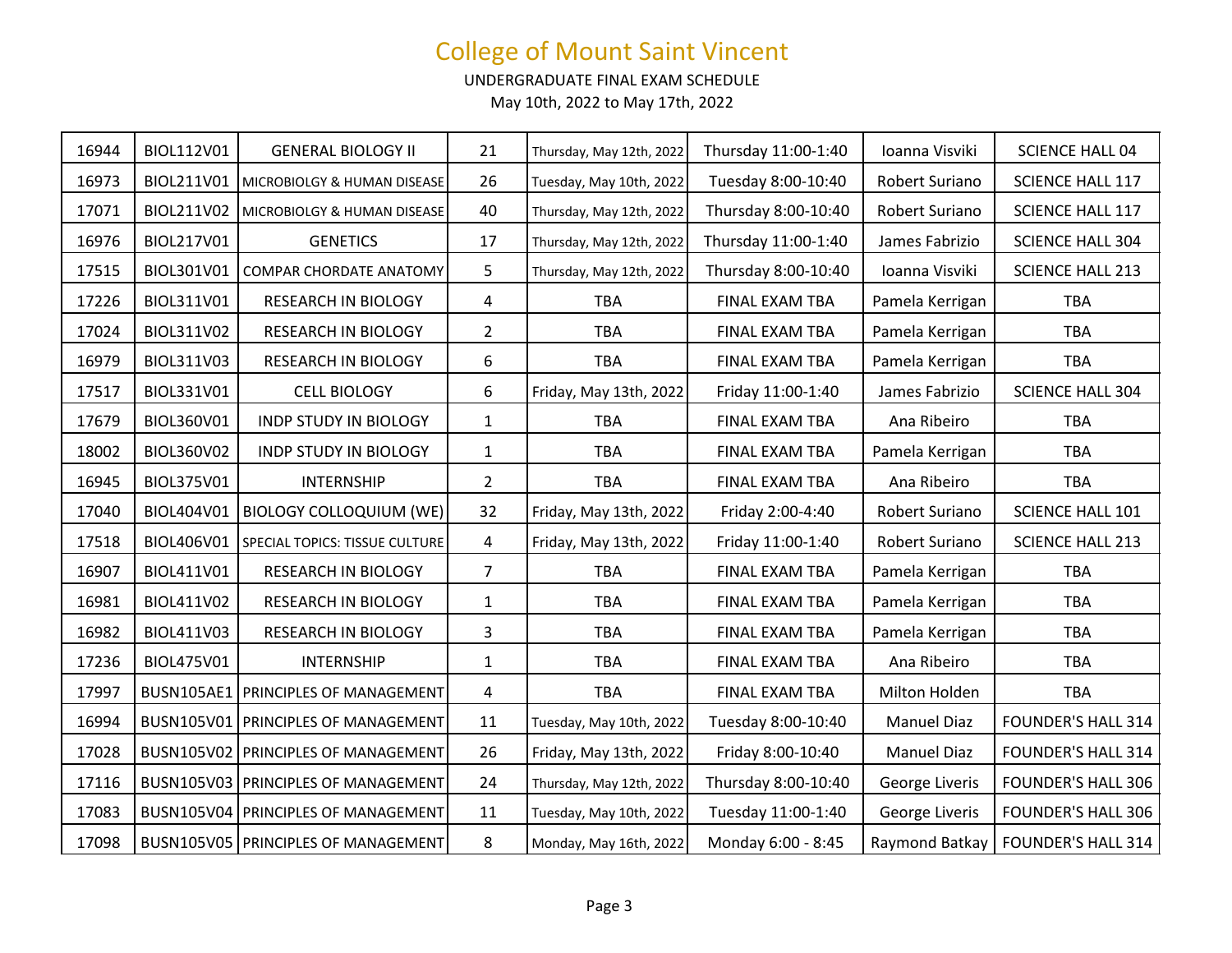UNDERGRADUATE FINAL EXAM SCHEDULE

| 17047 | BUSN106V01 | PRINCIPLES OF MARKETING                         | 29             | Wednesday, May 11th, 2022 | Wednesday 11:00-1:40 Jonathan Rosenberg |                     | <b>FOUNDER'S HALL 306</b> |
|-------|------------|-------------------------------------------------|----------------|---------------------------|-----------------------------------------|---------------------|---------------------------|
| 17048 | BUSN106V02 | PRINCIPLES OF MARKETING                         | 12             | Wednesday, May 11th, 2022 | Wednesday 11:00-1:40                    | Patrick Tormey      | LIBRARY 6                 |
| 17099 | BUSN106V03 | PRINCIPLES OF MARKETING                         | 11             | Wednesday, May 11th, 2022 | Wednesday 6:00-8:45                     | Nicole Toro         | FOUNDER'S HALL 310        |
| 17283 | BUSN106V04 | PRINCIPLES OF MARKETING                         | 13             | Thursday, May 12th, 2022  | Thursday 2:00-4:40                      | Jonathan Rosenberg  | <b>FOUNDER'S HALL 306</b> |
| 17502 | BUSN106V05 | PRINCIPLES OF MARKETING                         | 25             | Monday, May 16th, 2022    | Monday 11:00-1:40                       | Patrick Tormey      | LIBRARY 6                 |
| 17335 | BUSN240V01 | Introduction to US Health Care                  | 30             | Monday, May 16th, 2022    | Monday 2:00-4:40                        | <b>Cheryl Ross</b>  | <b>FOUNDER'S HALL 409</b> |
| 18123 | BUSN270AE1 | SPECIAL TOPICS                                  | $\overline{2}$ | <b>TBA</b>                | FINAL EXAM TBA                          | Thai Chan-Grullon   | <b>TBA</b>                |
| 18000 | BUSN300AE1 | <b>QUANTITATIVE METHODS</b>                     | $\mathbf{1}$   | TBA                       | FINAL EXAM TBA                          |                     | <b>TBA</b>                |
| 17400 | BUSN300V02 | <b>QUANTITATIVE METHODS</b>                     | 19             | Friday, May 13th, 2022    | Friday 8:00-10:40                       | Rajkumar Kempaiah   | <b>LIBRARY 18</b>         |
| 17084 | BUSN301V01 | <b>BUSINESS LAW I</b>                           | 30             | Thursday, May 12th, 2022  | Thursday 8:00-10:40                     | <b>Edward Meyer</b> | <b>FOUNDER'S HALL 310</b> |
| 16902 | BUSN302V01 | <b>BUSINESS LAW II</b>                          | 13             | Tuesday, May 10th, 2022   | Tuesday 2:00-4:40                       | <b>Edward Meyer</b> | <b>FOUNDER'S HALL 304</b> |
| 17180 | BUSN302V02 | <b>BUSINESS LAW II</b>                          | 23             | Tuesday, May 10th, 2022   | Tuesday 6:00 - 8:45                     | Elizabeth Athenas   | LIBRARY 6                 |
| 16903 | BUSN303V01 | FUND OF INFO SYSTEMS I                          | 17             | Monday, May 16th, 2022    | Monday 8:00-10:40                       | Rajkumar Kempaiah   | <b>LIBRARY 18</b>         |
| 17349 | BUSN309V01 | INTERNATIONAL BUSINESS                          | 15             | Wednesday, May 11th, 2022 | Wednesday 11:00-1:40                    | Nina Aversano       | <b>FOUNDER'S HALL 406</b> |
| 17337 | BUSN309V02 | INTERNATIONAL BUSINESS                          | 11             | Monday, May 16th, 2022    | Monday 2:00-4:40                        | Nina Aversano       | <b>FOUNDER'S HALL 406</b> |
| 17425 | BUSN310V01 | SPORT AND SOCIETY                               | 30             | Tuesday, May 10th, 2022   | Tuesday 2:00-4:40                       | Jonathan Rosenberg  | <b>FOUNDER'S HALL 306</b> |
| 17376 |            | <b>BUSN316V02</b> OPERATIONS: METHODS & SYSTEMS | 13             | Thursday, May 12th, 2022  | Thursday 8:00-10:40                     | Rajkumar Kempaiah   | <b>LIBRARY 18</b>         |
| 16904 | BUSN317V01 | PRINCIPLES OF FINANCE                           | 17             | Wednesday, May 11th, 2022 | Wednesday 6:00-8:45                     | Erik Dellith        | <b>FOUNDER'S HALL 409</b> |
| 16905 |            | BUSN318V01   HUMAN RESOURCES STRATEGY           | 27             | Monday, May 16th, 2022    | Monday 11:00-1:40                       | <b>Cheryl Ross</b>  | <b>FOUNDER'S HALL 308</b> |
| 17019 |            | BUSN340V01   Hospital and Health Care Mgnt.     | 18             | Thursday, May 12th, 2022  | Thursday 6:00-8:45                      | <b>Robin Ferrer</b> | <b>FOUNDER'S HALL 314</b> |
| 18122 | BUSN370AE1 | <b>TOPIC: BUSINESS ETHICS</b>                   | 4              | <b>TBA</b>                | FINAL EXAM TBA                          | Shannon Burton      | <b>TBA</b>                |
| 16942 | BUSN375V01 | <b>INTERNSHIP I</b>                             | 14             | <b>TBA</b>                | FINAL EXAM TBA                          | Nina Aversano       | <b>TBA</b>                |
| 17892 | BUSN400AE1 | <b>BUSINESS STRATEGY</b>                        | 4              | <b>TBA</b>                | FINAL EXAM TBA                          | Shannon Burton      | <b>TBA</b>                |
| 17339 | BUSN400V01 | <b>BUSINESS STRATEGY</b>                        | 17             | Monday, May 16th, 2022    | Monday 11:00-1:40                       | <b>Edward Meyer</b> | <b>FOUNDER'S HALL 310</b> |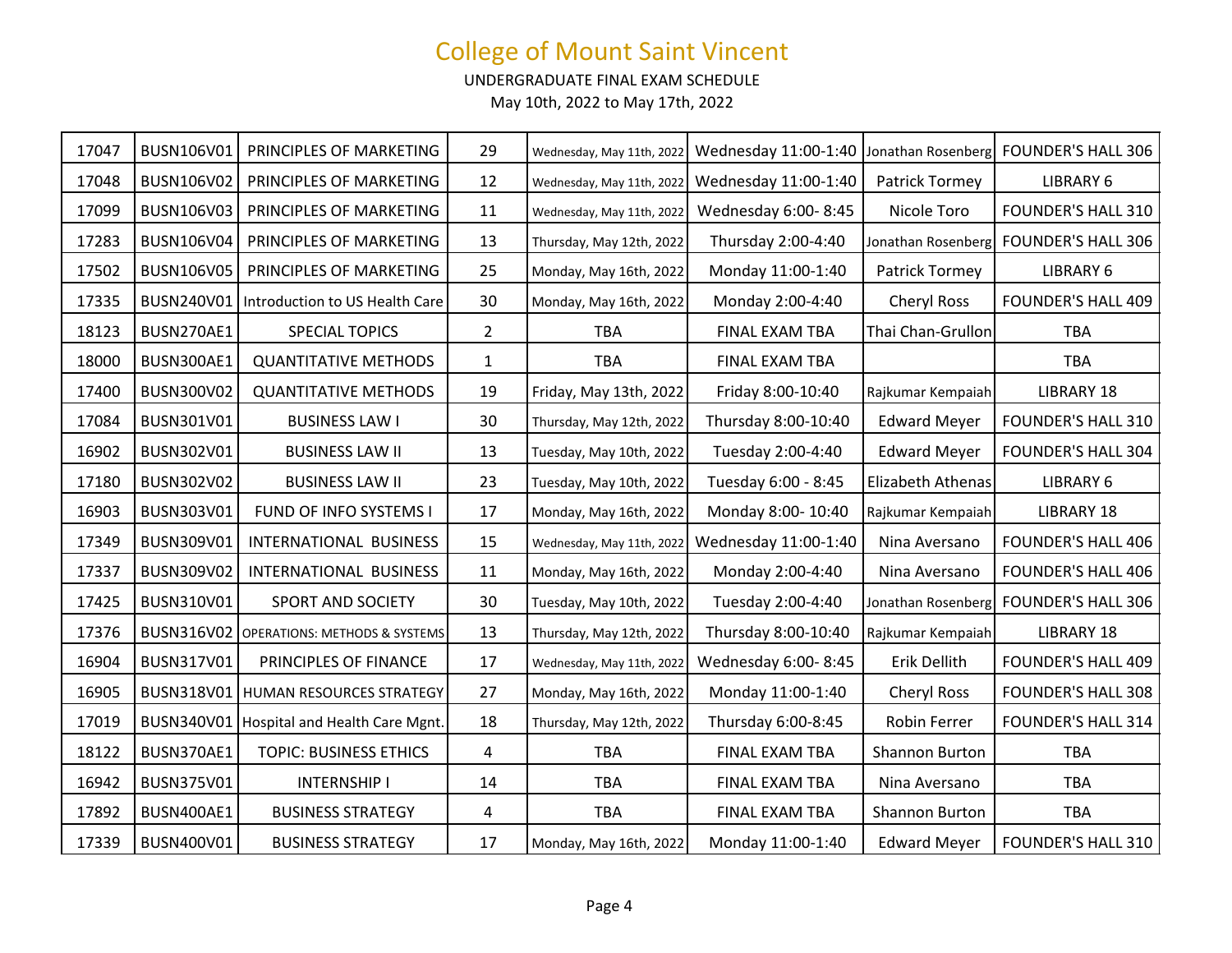UNDERGRADUATE FINAL EXAM SCHEDULE

| 17340 | BUSN400V02 | <b>BUSINESS STRATEGY</b>                  | 12             | Monday, May 16th, 2022    | Monday 2:00-4:40     | <b>Edward Meyer</b>   | <b>FOUNDER'S HALL 304</b> |
|-------|------------|-------------------------------------------|----------------|---------------------------|----------------------|-----------------------|---------------------------|
| 17406 | BUSN405V01 | <b>CORP FINANCIAL ANALYSIS</b>            | 16             | Tuesday, May 10th, 2022   | Tuesday 6:00 - 8:45  | Erik Dellith          | <b>FOUNDER'S HALL 116</b> |
| 18004 | BUSN409V01 | <b>INTERNATIONAL MKTG</b>                 | $\mathbf{1}$   | <b>TBA</b>                | FINAL EXAM TBA       | Erik Dellith          | <b>TBA</b>                |
| 17496 | BUSN410V01 | SERVICE MKTG.                             | 27             | Monday, May 16th, 2022    | Monday 11:00-1:40    | Jonathan Rosenberg    | <b>FOUNDER'S HALL 306</b> |
| 17494 | BUSN419V01 | <b>INTERNATIONAL FINANCE</b>              | 14             | Tuesday, May 10th, 2022   | Tuesday 2:00-4:40    | Teresita Ramirez      | <b>FOUNDER'S HALL 310</b> |
| 17030 |            | BUSN440V01   Hospital Health Care Finance | 33             | Tuesday, May 10th, 2022   | Tuesday 6:00 - 8:45  | Cathy Dolan           | <b>FOUNDER'S HALL 308</b> |
| 17817 | BUSN460V01 | <b>INDEPENDENT STUDY</b>                  | $\mathbf{1}$   | <b>TBA</b>                | FINAL EXAM TBA       | <b>Cheryl Ross</b>    | <b>TBA</b>                |
| 16943 | BUSN475V01 | <b>INTERNSHIP II</b>                      | $\overline{2}$ | <b>TBA</b>                | FINAL EXAM TBA       | Nina Aversano         | <b>TBA</b>                |
| 17176 |            | CHEM109V01 GENERAL, ORGANIC & BIOCHEM     | 45             | Tuesday, May 10th, 2022   | Tuesday 8:00-10:40   | Pamela Kerrigan       | <b>SCIENCE HALL 101</b>   |
| 17347 |            | CHEM109V02 GENERAL, ORGANIC & BIOCHEM     | 35             | Thursday, May 12th, 2022  | Thursday 8:00-10:40  | Andrew Cook           | SCIENCE HALL 101          |
| 16983 | CHEM121V02 | <b>GENERAL CHEMISTRY II</b>               | 19             | Friday, May 13th, 2022    | Friday 11:00-1:40    | Andrea Minei          | SCIENCE HALL 117          |
| 17022 | CHEM220V02 | <b>ORGANIC CHEMISTRY II</b>               | 15             | Monday, May 16th, 2022    | Monday 8:00-10:40    | Pamela Kerrigan       | SCIENCE HALL 101          |
| 16984 | CHEM224V01 | <b>ORGANIC CHEMISTRY LAB II</b>           | 8              | <b>TBA</b>                | FINAL EXAM TBA       | Janet Rollins         | <b>SCIENCE HALL 301</b>   |
| 17035 | CHEM224V02 | <b>ORGANIC CHEMISTRY LAB II</b>           | 6              | <b>TBA</b>                | FINAL EXAM TBA       | Janet Rollins         | <b>SCIENCE HALL 301</b>   |
| 17521 | CHEM335V01 | <b>INORGANIC CHEMISTRY</b>                | 4              | Tuesday, May 10th, 2022   | Tuesday 8:00-10:40   | Andrew Cook           | <b>SCIENCE HALL 213</b>   |
| 17522 | CHEM336V01 | <b>INORGANIC CHEM LAB</b>                 | 3              | <b>TBA</b>                | FINAL EXAM TBA       | Andrew Cook           | SCIENCE HALL 301          |
| 17065 | CHEM404V01 | CHEMISTRY COLLOQUIUM                      | 32             | Friday, May 13th, 2022    | Friday 2:00-4:40     | Robert Suriano        | SCIENCE HALL 101          |
| 17323 | CHEM434V01 | <b>BIOCHEMISTRY II</b>                    | 3              | Wednesday, May 11th, 2022 | Wednesday 11:00-1:40 | Janet Rollins         | <b>SCIENCE HALL 213</b>   |
| 16948 | CHEM461V01 | <b>CHEMICAL RESEARCH</b>                  | $2^{\circ}$    | <b>TBA</b>                | FINAL EXAM TBA       | Pamela Kerrigan       | <b>TBA</b>                |
| 17485 |            | COMM110V01 INTRO TO HUMAN COMMUNICATION   | 22             | Monday, May 16th, 2022    | Monday 2:00-4:40     | Michelle Scollo       | MARYVALE 100              |
| 18129 | COMM210AE1 | PUBLIC SPEAKING                           | $\mathbf{1}$   | <b>TBA</b>                | FINAL EXAM TBA       | Johanna Perry         | <b>TBA</b>                |
| 16963 | COMM230V01 | <b>MEDIA WRITING</b>                      | 15             | Friday, May 13th, 2022    | Friday 11:00-1:40    | <b>Annette Davies</b> | MARYVALE 101              |
| 17249 |            | COMM309V01 IMAGE DESIGN W/ PHOTOSHOP      | 19             | Wednesday, May 11th, 2022 | Wednesday 11:00-1:40 | Todor Kafala          | MARYVALE 214              |
| 17142 | COMM343V01 | <b>INTRO TO ADVERTISING</b>               | 25             | Wednesday, May 11th, 2022 | Wednesday 11:00-1:40 | <b>Annette Davies</b> | MARYVALE 101              |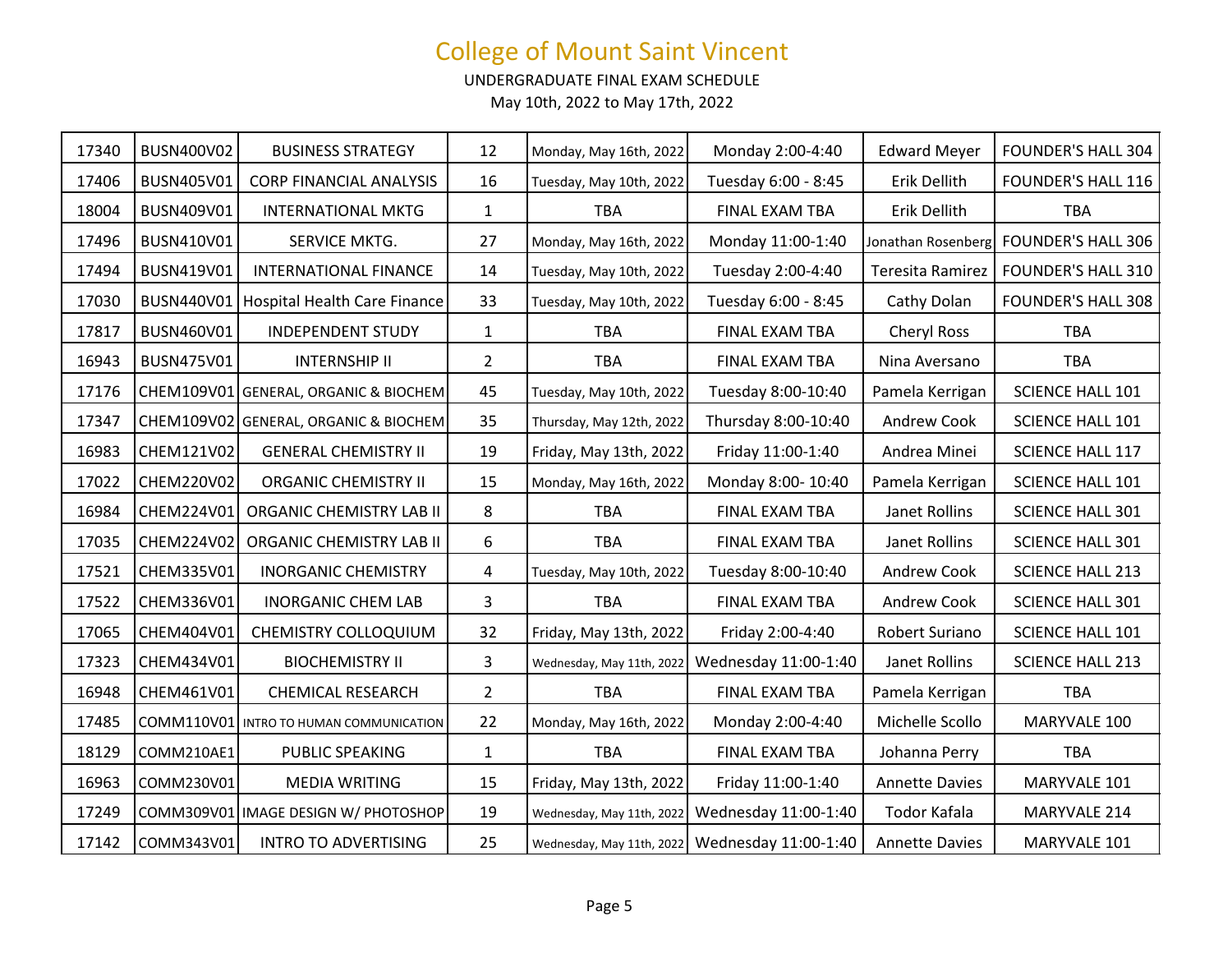UNDERGRADUATE FINAL EXAM SCHEDULE

| 17487 | COMM347V01 | EXPERIMENTAL MEDIA                        | 20             | Monday, May 16th, 2022    | Monday 2:00-4:40     | Todor Kafala          | MARYVALE 214              |
|-------|------------|-------------------------------------------|----------------|---------------------------|----------------------|-----------------------|---------------------------|
| 17405 | COMM360V02 | <b>INDEPENDENT STUDY I</b>                | 4              | <b>TBA</b>                | FINAL EXAM TBA       | <b>Brad Crownover</b> | <b>TBA</b>                |
| 17143 | COMM370V01 | <b>TOPICS</b>                             | 15             | Thursday, May 12th, 2022  | Thursday 2:00-4:40   | Vincent LoBue         | MARYVALE 101              |
| 17488 | COMM370V02 | <b>TOPICS</b>                             | 15             | Friday, May 13th, 2022    | Friday 8:00-10:40    | <b>Annette Davies</b> | MARYVALE 101              |
| 17489 | COMM370V03 | <b>TOPICS</b>                             | 6              | Wednesday, May 11th, 2022 | Wednesday 6:00-8:45  | <b>Brad Crownover</b> | MARYVALE 103              |
| 17660 | COMM370V04 | <b>TOPICS</b>                             | 11             | Monday, May 16th, 2022    | Monday 11:00-1:40    | <b>Annette Davies</b> | MARYVALE 101              |
| 17251 |            | COMM371V01 TOPIC: COMM FOR HEALTH PROF    | 22             | Monday, May 16th, 2022    | Monday 11:00-1:40    | Michelle Scollo       | MARYVALE 100              |
| 17252 |            | COMM371V02 TOPIC: COMM FOR HEALTH PROF    | 22             | Wednesday, May 11th, 2022 | Wednesday 11:00-1:40 | Michelle Scollo       | MARYVALE 100              |
| 17144 | COMM375V02 | <b>INTERNSHIP I</b>                       | 4              | <b>TBA</b>                | FINAL EXAM TBA       | <b>Brad Crownover</b> | TBA                       |
| 17145 | COMM375V03 | <b>INTERNSHIP I</b>                       | 3              | TBA                       | FINAL EXAM TBA       | Michelle Scollo       | <b>TBA</b>                |
| 17186 | COMM386V01 | <b>MAJOR FILMMAKERS</b>                   | 20             | Tuesday, May 10th, 2022   | Tuesday 8:00-10:40   | Ashish Pant           | MARYVALE 101              |
| 17146 | COMM387V01 | <b>SCRIPT WRITING</b>                     | 5              | Tuesday, May 10th, 2022   | Tuesday 11:00-1:40   | Ashish Pant           | MARYVALE 101              |
| 17490 |            | COMM388V01 SURV EXP MEDIA & DIGITAL ARTS  | 20             | Monday, May 16th, 2022    | Monday 2:00-4:40     | Todor Kafala          | MARYVALE 214              |
| 17930 | COMM403V01 | <b>INTERACTIVE DESIGN</b>                 | $\mathbf{1}$   | <b>TBA</b>                | FINAL EXAM TBA       | Todor Kafala          | TBA                       |
| 17486 |            | COMM418V01 CREATIVE ADVERTISNG STRATEGIES | $\overline{7}$ | Monday, May 16th, 2022    | Monday 11:00-1:40    | <b>Brad Crownover</b> | MARYVALE 202              |
| 17018 | COMM475V01 | <b>INTERNSHIP II</b>                      | $\overline{2}$ | <b>TBA</b>                | FINAL EXAM TBA       | <b>Brad Crownover</b> | TBA                       |
| 16938 |            | COMM490V01 SEMINAR IN COMMUNICATION       | 8              | Tuesday, May 10th, 2022   | Tuesday 11:00-1:40   | Michelle Scollo       | MARYVALE 103              |
| 17491 |            | COMM490V02 SEMINAR IN COMMUNICATION       | 5              | Friday, May 13th, 2022    | Friday 8:00-10:40    | <b>Brad Crownover</b> | MARYVALE 103              |
| 17031 | ECON220V01 | <b>MICROECONOMICS</b>                     | 28             | Thursday, May 12th, 2022  | Thursday 11:00-1:40  | Teresita Ramirez      | <b>FOUNDER'S HALL 310</b> |
| 17032 | ECON230V01 | <b>MACROECONOMICS</b>                     | 13             | Tuesday, May 10th, 2022   | Tuesday 11:00-1:40   | Teresita Ramirez      | <b>FOUNDER'S HALL 310</b> |
| 17049 | ECON230V02 | <b>MACROECONOMICS</b>                     | 23             | Monday, May 16th, 2022    | Monday 6:00 - 8:45   | Michael Frank         | <b>FOUNDER'S HALL 310</b> |
| 17282 |            | ECON304V01   INTERMEDIATE PRICE ANALYSIS  | 6              | Friday, May 13th, 2022    | Friday 2:00-4:40     | Teresita Ramirez      | <b>FOUNDER'S HALL 303</b> |
| 17657 | ECON375V01 | <b>INTERNSHIP</b>                         | $\mathbf{1}$   | TBA                       | FINAL EXAM TBA       | Teresita Ramirez      | TBA                       |
| 17366 | EDUC328V01 | <b>CHILDRENS LITERATURE</b>               | 17             | Monday, May 16th, 2022    | Monday 2:00-4:40     | Angela Parrino        | <b>FOUNDER'S HALL 307</b> |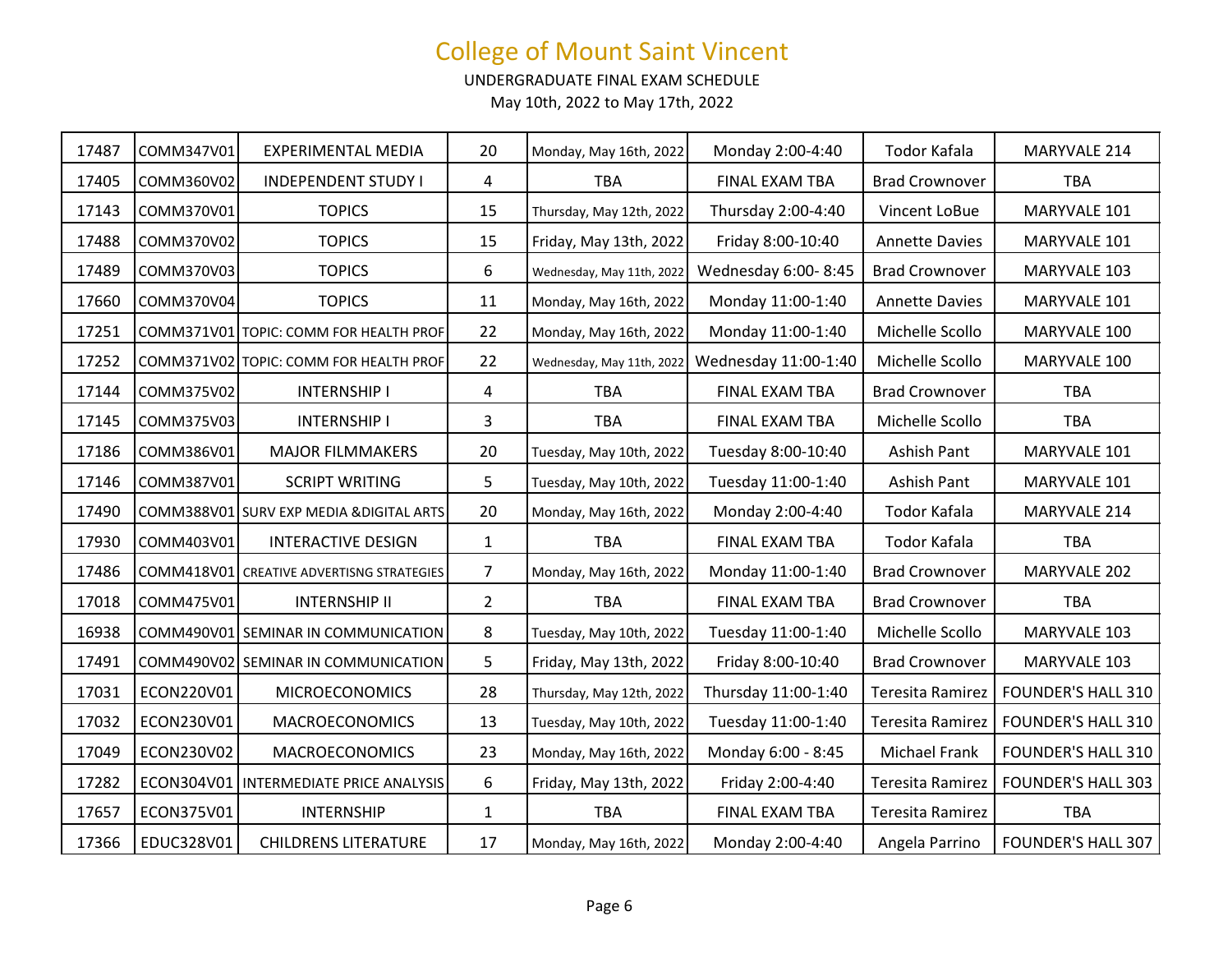UNDERGRADUATE FINAL EXAM SCHEDULE

| 17367 | EDUC328V02        | <b>CHILDRENS LITERATURE</b>  | 18             | Monday, May 16th, 2022    | Monday 2:00-4:40     |                          | Mary Ellen Sullivan FOUNDER'S HALL 309 |
|-------|-------------------|------------------------------|----------------|---------------------------|----------------------|--------------------------|----------------------------------------|
| 17937 | ENGL100V01        | <b>ACADEMIC ENGLISH I</b>    | 3              | Thursday, May 12th, 2022  | Thursday 8:00-10:40  | Steven Nardi             | <b>ONLINE</b>                          |
| 17027 | ENGL110V01        | <b>WRITING IN CONTEXT I</b>  | 20             | Monday, May 16th, 2022    | Monday 11:00-1:40    | Cathryn Donahue          | <b>FOUNDER'S HALL 525</b>              |
| 17235 | ENGL110V02        | <b>WRITING IN CONTEXT I</b>  | 19             | Tuesday, May 10th, 2022   | Tuesday 2:00-4:40    | Cathryn Donahue          | <b>FOUNDER'S HALL 525</b>              |
| 16961 | ENGL120H01        | WRITING IN CONTEXT II        | 13             | Tuesday, May 10th, 2022   | Tuesday 8:00-10:40   | <b>Charles Frye</b>      | <b>FOUNDER'S HALL 406</b>              |
| 17267 | <b>ENGL120H02</b> | WRITING IN CONTEXT II        | 4              | Wednesday, May 11th, 2022 | Wednesday 8:00-10:40 | Danielle Carr            | <b>FOUNDER'S HALL 307</b>              |
| 17659 | ENGL120MA1        | <b>WRITING IN CONTEXT II</b> | 14             | Monday, May 16th, 2022    | Monday 11:00-1:40    | <b>Leonard Nalencz</b>   | <b>FOUNDER'S HALL 532</b>              |
| 16962 | ENGL120MA2        | WRITING IN CONTEXT II        | 13             | Friday, May 13th, 2022    | Friday 8:00-10:40    | Sarah Stevenson          | <b>FOUNDER'S HALL 409</b>              |
| 16959 | ENGL120V01        | <b>WRITING IN CONTEXT II</b> | 14             | Tuesday, May 10th, 2022   | Tuesday 8:00-10:40   | Karen Trimnell           | <b>FOUNDER'S HALL 532</b>              |
| 16960 | ENGL120V02        | <b>WRITING IN CONTEXT II</b> | 15             | Tuesday, May 10th, 2022   | Tuesday 8:00-10:40   | <b>Richard Moore</b>     | <b>FOUNDER'S HALL 409</b>              |
| 17455 | ENGL120V03        | WRITING IN CONTEXT II        | 15             | Friday, May 13th, 2022    | Friday 8:00-10:40    | Matthew Leporati         | <b>FOUNDER'S HALL 304</b>              |
| 17264 | ENGL120V04        | WRITING IN CONTEXT II        | 14             | Thursday, May 12th, 2022  | Thursday 2:00-4:40   | <b>Robert Meade</b>      | <b>FOUNDER'S HALL 525</b>              |
| 17266 | <b>ENGL120V05</b> | WRITING IN CONTEXT II        | 14             | Friday, May 13th, 2022    | Friday 11:00-1:40    | Anthony Lee              | <b>FOUNDER'S HALL 303</b>              |
| 17060 | ENGL120V06        | <b>WRITING IN CONTEXT II</b> | 14             | Thursday, May 12th, 2022  | Thursday 8:00-10:40  | Karen Trimnell           | <b>FOUNDER'S HALL 532</b>              |
| 16992 | ENGL120V07        | WRITING IN CONTEXT II        | 15             | Tuesday, May 10th, 2022   | Tuesday 2:00-4:40    | <b>Leonard Nalencz</b>   | <b>FOUNDER'S HALL 532</b>              |
| 17016 | <b>ENGL120V08</b> | WRITING IN CONTEXT II        | 14             | Thursday, May 12th, 2022  | Thursday 8:00-10:40  | <b>Richard Moore</b>     | <b>FOUNDER'S HALL 409</b>              |
| 17064 | ENGL120V09        | WRITING IN CONTEXT II        | $\overline{7}$ | Monday, May 16th, 2022    | Monday 8:00-10:40    | Lynne Rosenthal          | MARYVALE 103                           |
| 17062 | ENGL120V11        | WRITING IN CONTEXT II        | 10             | Tuesday, May 10th, 2022   | Tuesday 11:00-1:40   | <b>Stephanie Pietros</b> | <b>FOUNDER'S HALL 303</b>              |
| 17063 | ENGL120V12        | WRITING IN CONTEXT II        | 11             | Tuesday, May 10th, 2022   | Tuesday 11:00-1:40   | Matthew Leporati         | <b>FOUNDER'S HALL 404</b>              |
| 17147 | ENGL120V13        | WRITING IN CONTEXT II        | 13             | Wednesday, May 11th, 2022 | Wednesday 11:00-1:40 | Elizabeth Keegan         | MARYVALE 102                           |
| 17148 | ENGL120V14        | <b>WRITING IN CONTEXT II</b> | 14             | Tuesday, May 10th, 2022   | Tuesday 11:00-1:40   | Sarah Stevenson          | <b>FOUNDER'S HALL 409</b>              |
| 17149 | <b>ENGL120V15</b> | WRITING IN CONTEXT II        | 11             | Thursday, May 12th, 2022  | Thursday 11:00-1:40  | Sarah Stevenson          | <b>FOUNDER'S HALL 409</b>              |
| 17150 | ENGL120V16        | WRITING IN CONTEXT II        | 12             | Monday, May 16th, 2022    | Monday 11:00-1:40    | Elizabeth Keegan         | MARYVALE 102                           |
| 17015 | ENGL120V17        | <b>WRITING IN CONTEXT II</b> | $\overline{7}$ | Friday, May 13th, 2022    | Friday 8:00-10:40    | Danielle Carr            | <b>FOUNDER'S HALL 307</b>              |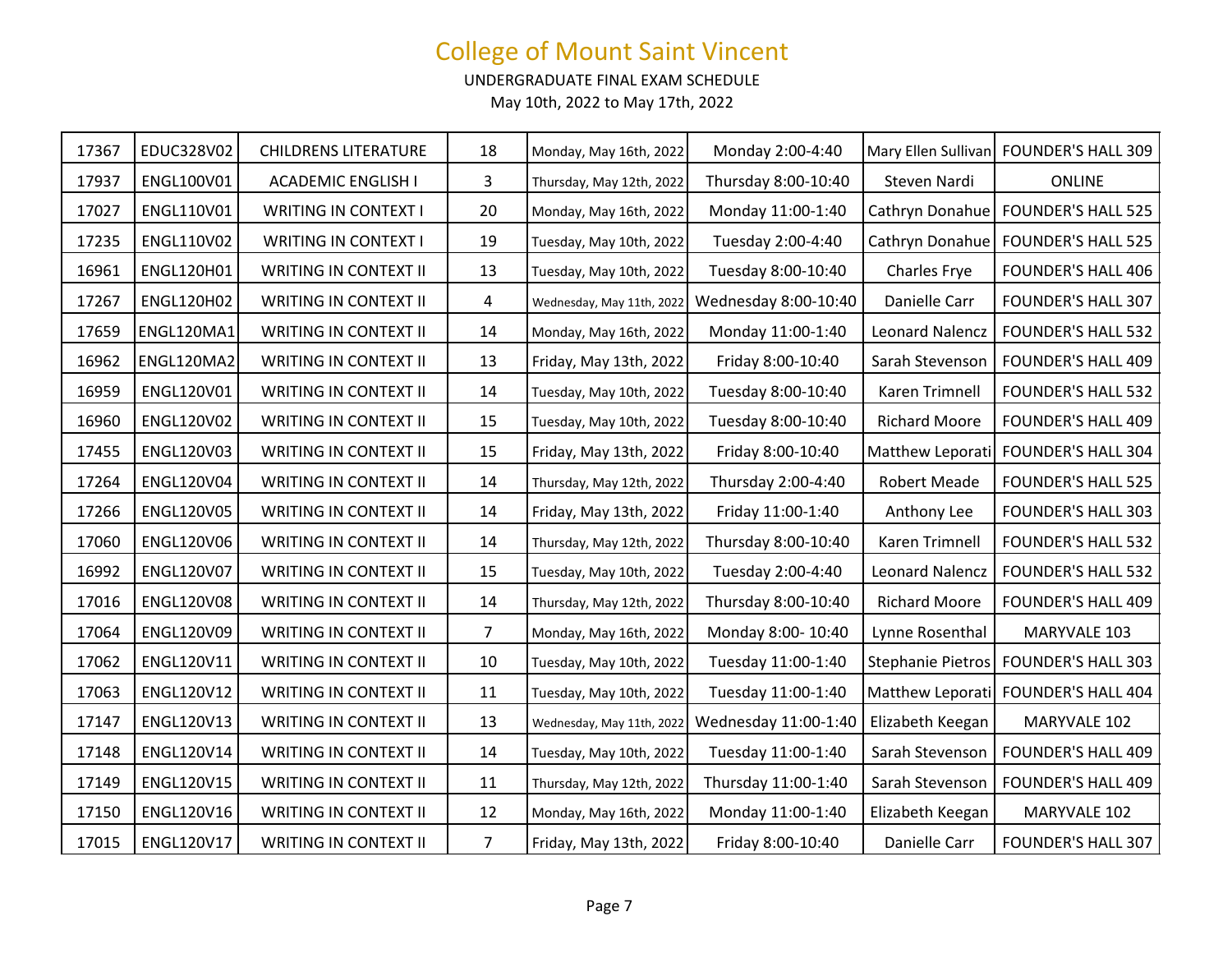UNDERGRADUATE FINAL EXAM SCHEDULE

| 17368 | ENGL203V01 | <b>WRITING WORKSHOP</b>         | 9              | Tuesday, May 10th, 2022   | Tuesday 2:00-4:40    |                          | Matthew Leporati FOUNDER'S HALL 404 |
|-------|------------|---------------------------------|----------------|---------------------------|----------------------|--------------------------|-------------------------------------|
| 17132 | ENGL203V02 | <b>WRITING WORKSHOP</b>         | 14             | Thursday, May 12th, 2022  | Thursday 8:00-10:40  | Robert Andrew Jacklosky  | <b>FOUNDER'S HALL 526</b>           |
| 17080 | ENGL246V01 | EPIC IN LITERATURE AND FILM     | 25             | Monday, May 16th, 2022    | Monday 2:00-4:40     | Cathryn Donahue          | <b>FOUNDER'S HALL 314</b>           |
| 17183 | ENGL270V01 | <b>TOPICS:</b>                  | 30             | Tuesday, May 10th, 2022   | Tuesday 2:00-4:40    | Sarah Stevenson          | <b>FOUNDER'S HALL 409</b>           |
| 17987 | ENGL296V01 | LANG/INDIVID IN SOC             | $\overline{2}$ | <b>TBA</b>                | FINAL EXAM TBA       | Matthew Leporati         | <b>TBA</b>                          |
| 17265 | ENGL302V01 | <b>CREATIVE WRITING: POETRY</b> | 14             | Tuesday, May 10th, 2022   | Tuesday 6:00 - 8:45  | Anthony Lee              | <b>FOUNDER'S HALL 303</b>           |
| 17017 | ENGL303V01 | SHAKESPEARE                     | 9              | Friday, May 13th, 2022    | Friday 8:00-10:40    | <b>Stephanie Pietros</b> | <b>FOUNDER'S HALL 303</b>           |
| 17506 | ENGL307V01 | THE NOVEL                       | 8              | Monday, May 16th, 2022    | Monday 11:00-1:40    | Robert Andrew Jacklosky  | <b>FOUNDER'S HALL 526</b>           |
| 16908 | ENGL316V01 | <b>ENGLISH TRADITION LIT II</b> | 6              | Tuesday, May 10th, 2022   | Tuesday 8:00-10:40   | Robert Andrew Jacklosky  | <b>FOUNDER'S HALL 526</b>           |
| 17102 | ENGL375V01 | <b>INTERNSHIP</b>               | 3              | <b>TBA</b>                | FINAL EXAM TBA       | Anthony Lee              | <b>TBA</b>                          |
| 17268 | ENGL421V02 | TOPICS IN LITERATURE            | 5              | Wednesday, May 11th, 2022 | Wednesday 11:00-1:40 | Cathryn Donahue          | <b>FOUNDER'S HALL 525</b>           |
| 17081 | ENGL449V01 | SR WRITING STUDIO (WE)          | 4              | Tuesday, May 10th, 2022   | Tuesday 2:00-4:40    | Anthony Lee              | <b>FOUNDER'S HALL 303</b>           |
| 16909 | ENGL450V01 | <b>COORDINATING SEMINAR</b>     | 4              | Friday, May 13th, 2022    | Friday 11:00-1:40    |                          | Matthew Leporati FOUNDER'S HALL 404 |
| 17103 | FILI102V01 | INTRO TO FILIPINO(TAGALOG) II   | 16             | Monday, May 16th, 2022    | Monday 2:00-4:40     | Noel Pangilinan          | MARYVALE 103                        |
| 17529 | FILI340V01 | PHILPNE CIVILIZATION (ENG)      | 10             | Wednesday, May 11th, 2022 | Wednesday 2:00-4:40  | Noel Pangilinan          | MARYVALE 103                        |
| 16911 | FREN102V01 | FRENCH FOR BEGINNERS II         | 10             | Tuesday, May 10th, 2022   | Tuesday 8:00-10:40   | Sura Wagman              | LIBRARY 6                           |
| 16952 | FREN102V02 | <b>FRENCH FOR BEGINNERS II</b>  | 15             | Tuesday, May 10th, 2022   | Tuesday 11:00-1:40   | Severine Rebourcet       | <b>FOUNDER'S HALL 412</b>           |
| 16912 | FREN202V01 | FREN FOR COMM II                | 8              | Thursday, May 12th, 2022  | Thursday 11:00-1:40  | Severine Rebourcet       | <b>FOUNDER'S HALL 412</b>           |
| 17531 | FREN216V01 | ASPECTS OF FRANCOPHONE CULTURE  | 3              | Friday, May 13th, 2022    | Friday 8:00-10:40    | Severine Rebourcet       | <b>FOUNDER'S HALL 412</b>           |
| 17104 | FREN220V01 | <b>SPEAKING FRENCH</b>          | 5              | Tuesday, May 10th, 2022   | Tuesday 2:00-4:40    | Severine Rebourcet       | <b>FOUNDER'S HALL 412</b>           |
| 17532 | FREN316V01 | ASPCTS FREN&FRANCOPHONE CULTR   | $\overline{2}$ | Friday, May 13th, 2022    | Friday 8:00-10:40    | Severine Rebourcet       | <b>FOUNDER'S HALL 412</b>           |
| 18005 | FREN420V01 | <b>SPCL TPC:</b>                | $\mathbf{1}$   | <b>TBA</b>                | FINAL EXAM TBA       | Severine Rebourcet       | <b>TBA</b>                          |
| 18001 | FREN460V01 | <b>INDEPENDENT STUDY</b>        | 1              | <b>TBA</b>                | FINAL EXAM TBA       | Severine Rebourcet       | <b>TBA</b>                          |
| 18127 | FREN460V02 | <b>INDEPENDENT STUDY</b>        | $\mathbf 1$    | TBA                       | FINAL EXAM TBA       | Severine Rebourcet       | <b>TBA</b>                          |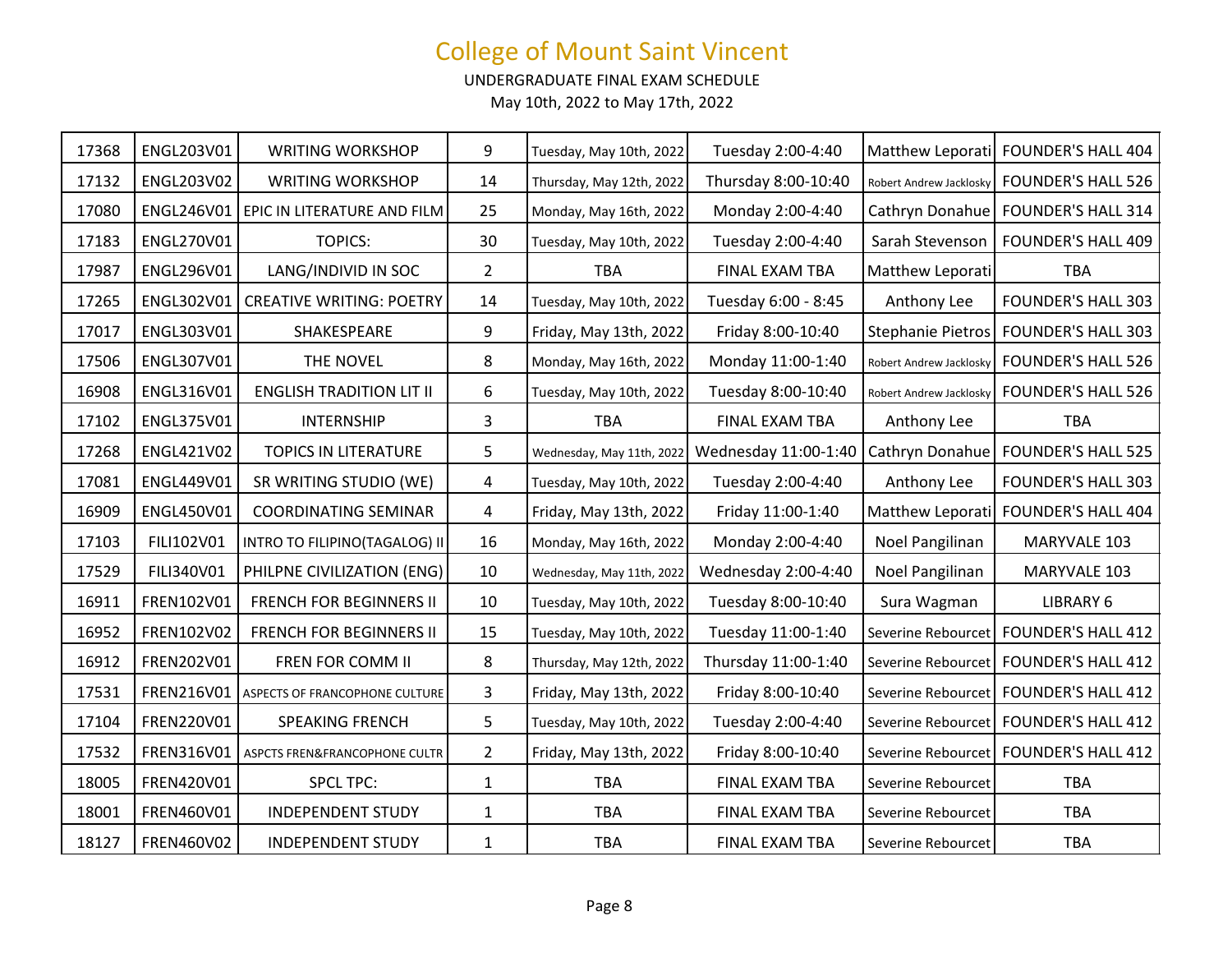UNDERGRADUATE FINAL EXAM SCHEDULE

| 17009 | HIST201V01        | NATURAL, CIVIL, & HUMAN RIGHTS    | 30             | Monday, May 16th, 2022    | Monday 11:00-1:40    | Joseph Skelly            | <b>FOUNDER'S HALL 315</b>           |
|-------|-------------------|-----------------------------------|----------------|---------------------------|----------------------|--------------------------|-------------------------------------|
| 17163 | HIST201V02        | NATURAL, CIVIL, & HUMAN RIGHTS    | 30             | Wednesday, May 11th, 2022 | Wednesday 11:00-1:40 | Joseph Skelly            | <b>FOUNDER'S HALL 315</b>           |
| 17446 | HIST202V01        | ROYALTIES & REVOLUTIONS           | 28             | Thursday, May 12th, 2022  | Thursday 11:00-1:40  | David Gallo              | MARYVALE 100                        |
| 17447 | HIST202V02        | ROYALTIES & REVOLUTIONS           | 19             | Friday, May 13th, 2022    | Friday 11:00-1:40    | David Gallo              | MARYVALE 100                        |
| 17087 | HIST214V01        | SHAPING OF THE MODERN WORLD       | 10             | Monday, May 16th, 2022    | Monday 8:00-10:40    | Konstadinos Ritsatos     | <b>FOUNDER'S HALL 306</b>           |
| 17527 | HIST214V02        | SHAPING OF THE MODERN WORLD       | 26             | Monday, May 16th, 2022    | Monday 2:00-4:40     | <b>Richard Taylor</b>    | <b>FOUNDER'S HALL 315</b>           |
| 17153 | HIST220V01        | AMERICAS BEFORE COLUMBUS          | 19             | Tuesday, May 10th, 2022   | Tuesday 8:00-10:40   | Konstadinos Ritsatos     | <b>FOUNDER'S HALL 306</b>           |
| 17105 | HIST271V01        | DISEASE, DOCTORS, & HEALTHCARE    | 24             | Wednesday, May 11th, 2022 | Wednesday 6:00-8:45  | Maire Fox                | <b>FOUNDER'S HALL 306</b>           |
| 17443 | HIST370V01        | TOPICS: AMERICAN FEMINISMS        | 31             | Thursday, May 12th, 2022  | Thursday 8:00-10:40  | Daniel Opler             | FOUNDER'S HALL 308                  |
| 17450 | HIST380V01        | HISTORY OF THE CITY OF ROME       | 6              | <b>TBA</b>                | FINAL EXAM TBA       | David Aliano             | <b>TBA</b>                          |
| 17445 | HIST405V01        | <b>TUDOR REFORMATIONS</b>         | 17             | Tuesday, May 10th, 2022   | Tuesday 11:00-1:40   | David Gallo              | MARYVALE 100                        |
| 17449 | HIST466V01        | INTERNATIONAL TERRORISM           | 30             | Tuesday, May 10th, 2022   | Tuesday 2:00-4:40    | Joseph Skelly            | <b>FOUNDER'S HALL 301</b>           |
| 17448 | HIST476V01        | TOPICS: A WOMAN'S VOICE           | 12             | Thursday, May 12th, 2022  | Thursday 2:00-4:40   | Yee Lam Wong             | <b>FOUNDER'S HALL 412</b>           |
| 17138 | HIST496V01        | SENIOR RESEARCH SEMINAR           | 3              | Friday, May 13th, 2022    | Friday 11:00-1:40    | Joseph Skelly            | <b>FOUNDER'S HALL 410</b>           |
| 16910 | HNRS301V01        | <b>JUNIOR SEMINAR</b>             | 6              | Friday, May 13th, 2022    | Friday 8:00-10:40    | Jon Burmeister           | <b>FOUNDER'S HALL 309</b>           |
| 16956 | HNRS370V01        | <b>TOPICS:</b>                    | 21             | Monday, May 16th, 2022    | Monday 2:00-4:40     | <b>Leonard Nalencz</b>   | <b>FOUNDER'S HALL 532</b>           |
| 17463 | HNRS378V01        | THE EMPIRE STRIKES BACK           | 8              | Tuesday, May 10th, 2022   | Tuesday 11:00-1:40   | Daniel Opler             | <b>FOUNDER'S HALL 304</b>           |
| 17991 | <b>INTL401AB1</b> | STUDY ABROAD - 2ND SEMESTER       | $\overline{2}$ | <b>TBA</b>                | FINAL EXAM TBA       | <b>Brittney Figueroa</b> | <b>TBA</b>                          |
| 17992 | <b>INTL401AB2</b> | STUDY ABROAD - 2ND SEMESTER       | $\mathbf{1}$   | <b>TBA</b>                | FINAL EXAM TBA       | <b>Brittney Figueroa</b> | <b>TBA</b>                          |
| 17993 | <b>INTL401AB3</b> | STUDY ABROAD - 2ND SEMESTER       | 5              | <b>TBA</b>                | FINAL EXAM TBA       | <b>Brittney Figueroa</b> | <b>TBA</b>                          |
| 17994 | INTL401AB4        | STUDY ABROAD - 2ND SEMESTER       | $\mathbf{1}$   | <b>TBA</b>                | FINAL EXAM TBA       | <b>Brittney Figueroa</b> | <b>TBA</b>                          |
| 17007 | ITAL102V01        | <b>ITALIAN FOR BEGINNERS II</b>   | 18             | Tuesday, May 10th, 2022   | Tuesday 11:00-1:40   |                          | Claudia Beneduce FOUNDER'S HALL 525 |
| 17095 | ITAL102V02        | <b>ITALIAN FOR BEGINNERS II</b>   | 21             | Thursday, May 12th, 2022  | Thursday 11:00-1:40  |                          | Claudia Beneduce FOUNDER'S HALL 525 |
| 17453 | ITAL216V01        | <b>ASPECTS OF ITALIAN CULTURE</b> | 6              | <b>TBA</b>                | FINAL EXAM TBA       | David Aliano             | <b>TBA</b>                          |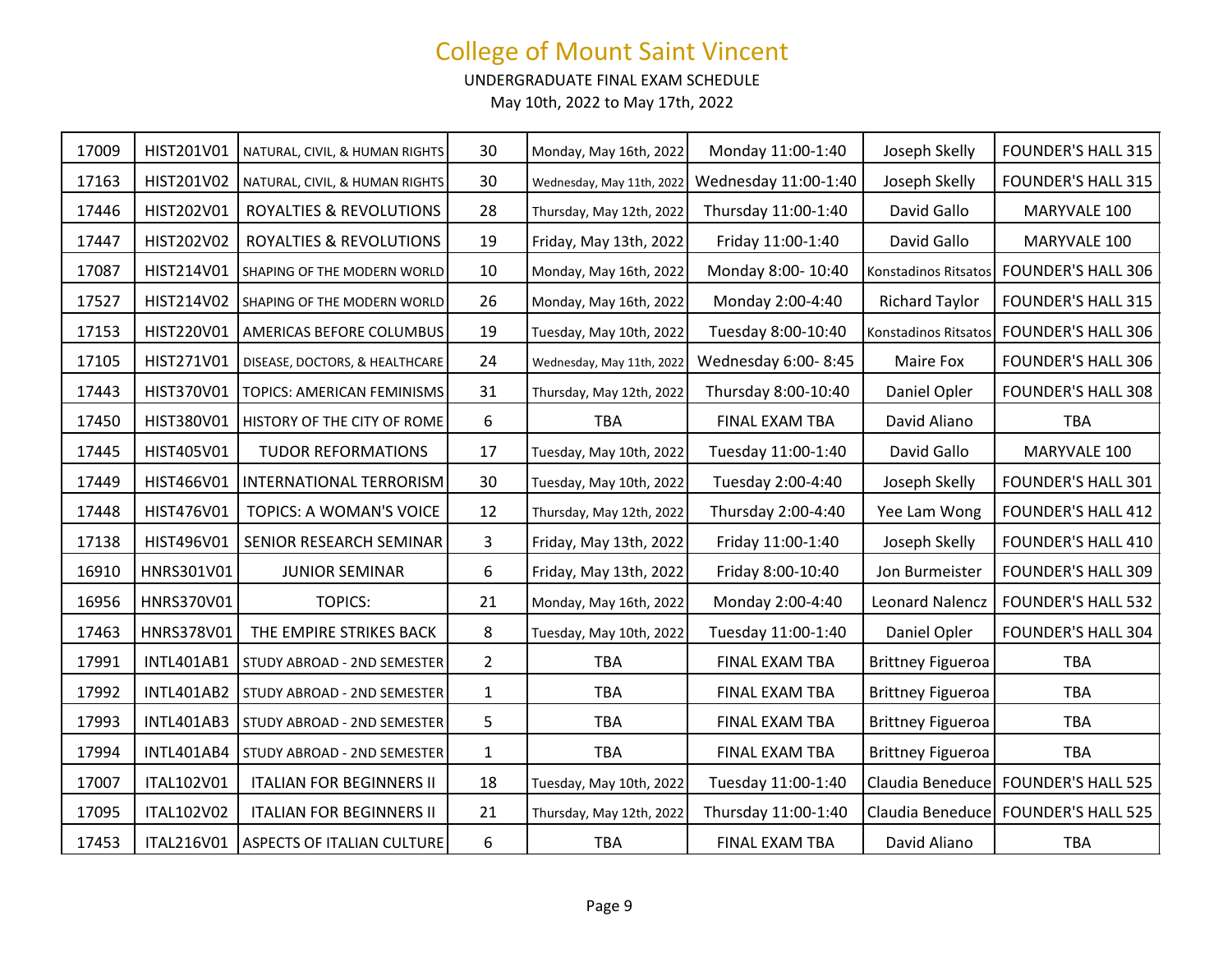UNDERGRADUATE FINAL EXAM SCHEDULE

| 16964 | ITAL220V01 | SPEAKING ITALIAN                         | 3            | Monday, May 16th, 2022    | Monday 11:00-1:40                         | Jolie Cuminale       | MARYVALE 103              |
|-------|------------|------------------------------------------|--------------|---------------------------|-------------------------------------------|----------------------|---------------------------|
| 17816 | ITAL220V02 | SPEAKING ITALIAN                         | $\mathbf{1}$ | <b>TBA</b>                | FINAL EXAM TBA                            | Jolie Cuminale       | <b>TBA</b>                |
| 17451 | ITAL250V01 | TOPICS: INTRO ITAL CUL & LANG            | 10           | Wednesday, May 11th, 2022 | Wednesday 11:00-1:40                      | Jolie Cuminale       | MARYVALE 103              |
| 17454 | ITAL316V01 | <b>ASPECTS OF ITALIAN CULTURE</b>        | 6            | <b>TBA</b>                | FINAL EXAM TBA                            | David Aliano         | <b>TBA</b>                |
| 18128 | ITAL316V02 | ASPECTS OF ITALIAN CULTURE               | $\mathbf{1}$ | <b>TBA</b>                | FINAL EXAM TBA                            | David Aliano         | <b>TBA</b>                |
| 17661 | ITAL320V01 | TOPICS: ITAL PATRONS & COMPOSER          | 3            | Friday, May 13th, 2022    | Friday 8:00-10:40                         | Stefano Miceli       | <b>FOUNDER'S HALL 302</b> |
| 17934 | ITAL340MC1 | <b>ITAL CIVILIZATION I</b>               | $\mathbf{1}$ | <b>TBA</b>                | FINAL EXAM TBA                            | Rosita Villagomez    | <b>TBA</b>                |
| 16940 |            | MATH100V01 PRE-CALCULUS MATHEMATICS      | 11           | Monday, May 16th, 2022    | Monday 11:00-1:40                         | Robin Schwartz       | <b>FOUNDER'S HALL 404</b> |
| 16919 |            | MATH102V02 MATHEMATICAL MODELING         | 23           | Monday, May 16th, 2022    | Monday 8:00-10:40                         | Ronald Orlando       | <b>FOUNDER'S HALL 304</b> |
| 16920 |            | MATH102V03 MATHEMATICAL MODELING         | 25           | Tuesday, May 10th, 2022   | Tuesday 8:00-10:40                        | Ronald Orlando       | <b>FOUNDER'S HALL 304</b> |
| 16957 |            | MATH102V05 MATHEMATICAL MODELING         | 14           | Tuesday, May 10th, 2022   | Tuesday 8:00-10:40                        | Maureen Cuomo        | <b>FOUNDER'S HALL 307</b> |
| 17134 |            | MATH102V06 MATHEMATICAL MODELING         | 14           | Monday, May 16th, 2022    | Monday 11:00-1:40                         | Natalia Miroshnikova | <b>LIBRARY 5</b>          |
| 17053 |            | MATH102V07 MATHEMATICAL MODELING         | 10           | Wednesday, May 11th, 2022 | Wednesday 11:00-1:40 Natalia Miroshnikova |                      | <b>LIBRARY 5</b>          |
| 17169 |            | MATH102V09 MATHEMATICAL MODELING         | 23           | Friday, May 13th, 2022    | Friday 8:00-10:40                         | Laurence O'Connell   | <b>FOUNDER'S HALL 406</b> |
| 16921 | MATH119V01 | <b>STATISTICS</b>                        | 19           | Monday, May 16th, 2022    | Monday 8:00-10:40                         | Agus Budiyanto       | <b>FOUNDER'S HALL 404</b> |
| 17170 | MATH119V02 | <b>STATISTICS</b>                        | 24           | Tuesday, May 10th, 2022   | Tuesday 8:00-10:40                        | Agus Budiyanto       | <b>FOUNDER'S HALL 404</b> |
| 17054 | MATH120V01 | <b>COMPUTATIONAL MATH</b>                | 12           | Thursday, May 12th, 2022  | Thursday 8:00-10:40                       | Victor Miroshnikov   | LIBRARY 19                |
| 17055 | MATH131V01 | <b>CALCULUS I</b>                        | 12           | Tuesday, May 10th, 2022   | Tuesday 11:00-1:40                        | Victor Miroshnikov   | LIBRARY 19                |
| 17088 | MATH132V01 | <b>CALCULUS II</b>                       | 9            | Tuesday, May 10th, 2022   | Tuesday 11:00-1:40                        | Peter Luthy          | <b>FOUNDER'S HALL 410</b> |
| 17090 | MATH212V02 | <b>BIOMEDICAL STATISTICS</b>             | 13           | Tuesday, May 10th, 2022   | Tuesday 2:00-4:40                         | Amir Niknejad        | <b>FOUNDER'S HALL 410</b> |
| 17056 | MATH231V01 | <b>CALCULUS III</b>                      | 3            | Wednesday, May 11th, 2022 | Wednesday 11:00-1:40                      | Peter Luthy          | <b>FOUNDER'S HALL 310</b> |
| 17227 |            | MATH251V01 GOOGLE APPLIED COMP SERIES II | 6            | Monday, May 16th, 2022    | Monday 2:00-4:40                          | Peter Luthy          | <b>FOUNDER'S HALL 418</b> |
| 17456 | MATH300V01 | <b>LOGIC AND PROOF</b>                   | 8            | Tuesday, May 10th, 2022   | Tuesday 2:00-4:40                         | Peter Luthy          | <b>FOUNDER'S HALL 418</b> |
| 17815 | MATH331V01 | <b>REAL ANALYSIS</b>                     | $\mathbf{1}$ | TBA                       | FINAL EXAM TBA                            | Peter Luthy          | <b>TBA</b>                |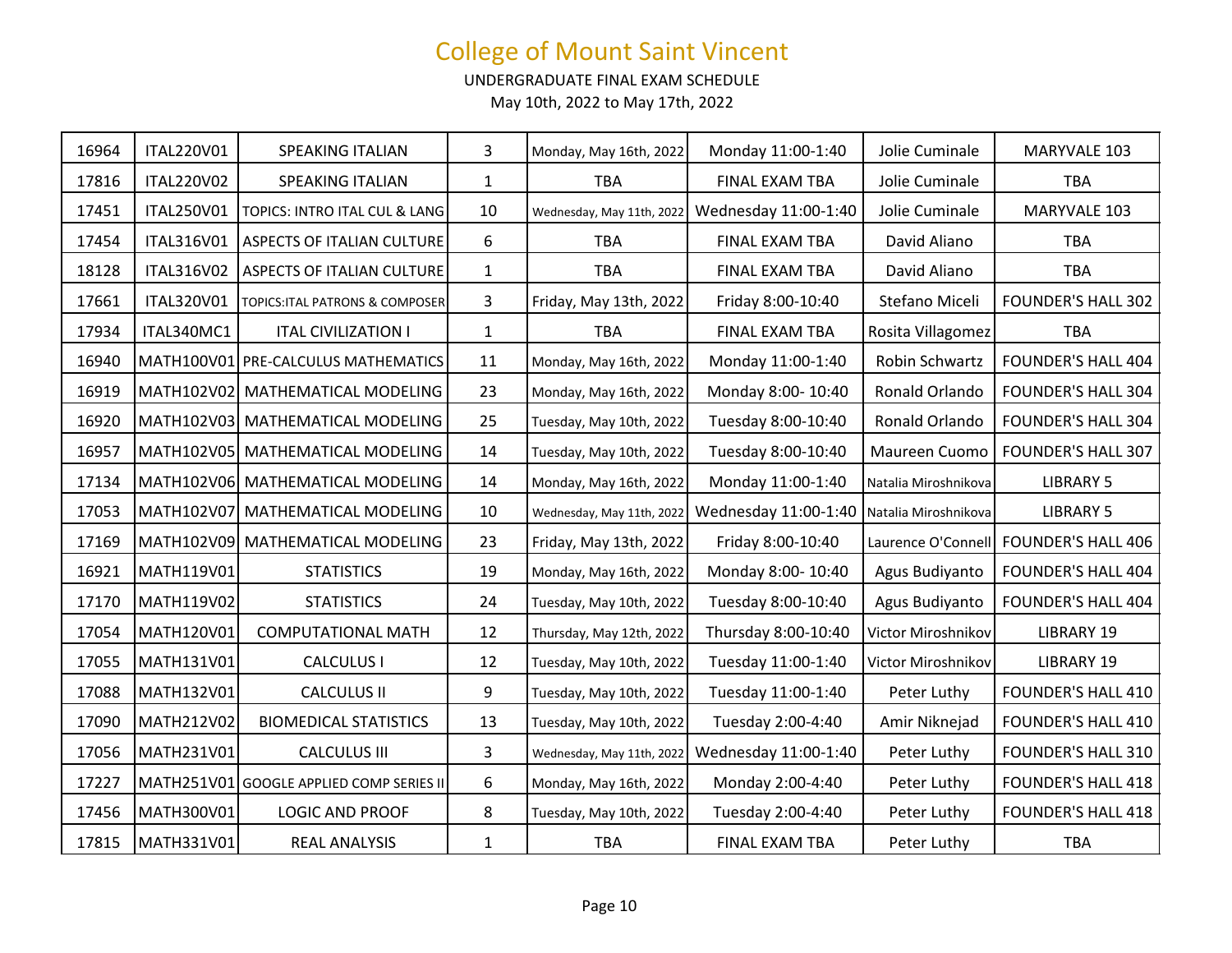UNDERGRADUATE FINAL EXAM SCHEDULE

| 17279 | MATH341V01        | Abstract Algebra I                         | 6              | Monday, May 16th, 2022    | Monday 11:00-1:40    | Amir Niknejad        | <b>FOUNDER'S HALL 406</b> |
|-------|-------------------|--------------------------------------------|----------------|---------------------------|----------------------|----------------------|---------------------------|
| 17171 | MATH451V01        | <b>CAPSTONE SPRING</b>                     | 6              | Tuesday, May 10th, 2022   | Tuesday 8:00-10:40   | Victor Miroshnikov   | <b>LIBRARY 19</b>         |
| 17988 | MATH465V01        | <b>Topics in Mathematics</b>               | $\mathbf{1}$   | <b>TBA</b>                | FINAL EXAM TBA       | Peter Luthy          | <b>TBA</b>                |
| 17457 | MDA300V01         | <b>APPLIED STATISTICS</b>                  | 4              | Thursday, May 12th, 2022  | Thursday 8:00-10:40  | Amir Niknejad        | <b>FOUNDER'S HALL 406</b> |
| 17312 | <b>NSCI204H01</b> | <b>HUMAN BIOLOGY</b>                       | 12             | Friday, May 13th, 2022    | Friday 8:00-10:40    | Jennifer Watts       | <b>SCIENCE HALL 04</b>    |
| 17523 | NSCI204V01        | <b>HUMAN BIOLOGY</b>                       | 22             | Wednesday, May 11th, 2022 | Wednesday 8:00-10:40 | Jennifer Watts       | <b>SCIENCE HALL 04</b>    |
| 17662 | <b>NSCI205V01</b> | CHEM FOR THE COURTROOM                     | 25             | Thursday, May 12th, 2022  | Thursday 11:00-1:40  | Andrea Minei         | <b>SCIENCE HALL 117</b>   |
| 17173 | <b>NSCI340V01</b> | ENVIRONMENTAL BIOLOGY                      | 25             | Tuesday, May 10th, 2022   | Tuesday 8:00-10:40   | <b>Brian Haney</b>   | <b>SCIENCE HALL 04</b>    |
| 17174 | <b>NSCI370V01</b> | <b>TOPICS:</b>                             | 16             | Thursday, May 12th, 2022  | Thursday 11:00-1:40  | Ana Ribeiro          | SCIENCE HALL 101          |
| 17175 | <b>NSCI370V02</b> | <b>TOPICS:</b>                             | 9              | Friday, May 13th, 2022    | Friday 11:00-1:40    | Ana Ribeiro          | SCIENCE HALL 101          |
| 17510 | <b>NSCI372V01</b> | TOPICS: IT'S A BUGS LIFE                   | 26             | Thursday, May 12th, 2022  | Thursday 8:00-10:40  | <b>Brian Haney</b>   | <b>SCIENCE HALL 04</b>    |
| 17857 | <b>NSCI373V01</b> | TOPIC: CHEM OF ART AMS & PARIS             | $\overline{2}$ | <b>TBA</b>                | FINAL EXAM TBA       | Janet Rollins        | <b>TBA</b>                |
|       |                   |                                            |                |                           |                      |                      |                           |
| 17078 | <b>NSCI375V01</b> | <b>INTERNSHIP</b>                          | $\mathbf{1}$   | <b>TBA</b>                | FINAL EXAM TBA       | Ana Ribeiro          | <b>TBA</b>                |
| 17023 | NSCI404V01        | NATURAL SCIENCE COLLOQUIUM                 | 32             | Friday, May 13th, 2022    | Friday 2:00-4:40     | Robert Suriano       | SCIENCE HALL 101          |
| 17538 | NURS208V01        | <b>PATHOPHYSIOLOGY</b>                     | 17             | Monday, May 16th, 2022    | Monday 11:00-1:40    | Jennifer Holtzbach   | <b>FOUNDER'S HALL 402</b> |
| 17539 | NURS208V02        | <b>PATHOPHYSIOLOGY</b>                     | 13             | Monday, May 16th, 2022    | Monday 8:00-10:40    | Juda Zurndorfer      | <b>FOUNDER'S HALL 402</b> |
| 17540 | NURS210V01        | PHARMACOLOGY                               | 15             | Wednesday, May 11th, 2022 | Wednesday 11:00-1:40 | Carine McDonald      | <b>FOUNDER'S HALL 408</b> |
| 17541 | NURS210V02        | PHARMACOLOGY                               | 29             | Wednesday, May 11th, 2022 | Wednesday 2:00-4:40  | Carine McDonald      | PASTORINI HALL            |
| 17542 | NURS210V03        | PHARMACOLOGY                               | 20             | Thursday, May 12th, 2022  | Thursday 8:00-10:40  | <b>Arlene Travis</b> | MARYVALE 101              |
| 17543 | NURS210V04        | PHARMACOLOGY                               | 22             | Thursday, May 12th, 2022  | Thursday 11:00-1:40  | <b>Arlene Travis</b> | MARYVALE 101              |
| 17548 | NURS220V01        | HEALTH ASSESSMENT                          | 16             | Wednesday, May 11th, 2022 | Wednesday 8:00-10:40 | Laura Garcia         | <b>FOUNDER'S HALL 402</b> |
| 17549 | NURS220V02        | HEALTH ASSESSMENT                          | 10             | Wednesday, May 11th, 2022 | Wednesday 2:00-4:40  | Laura Garcia         | MARYVALE 102              |
| 17552 |                   | NURS230V01   FUNDAMENTALS NURSING PRACTICE | 18             | Wednesday, May 11th, 2022 | Wednesday 2:00-4:40  | Kayanne McKenzie     | <b>SCIENCE HALL 117</b>   |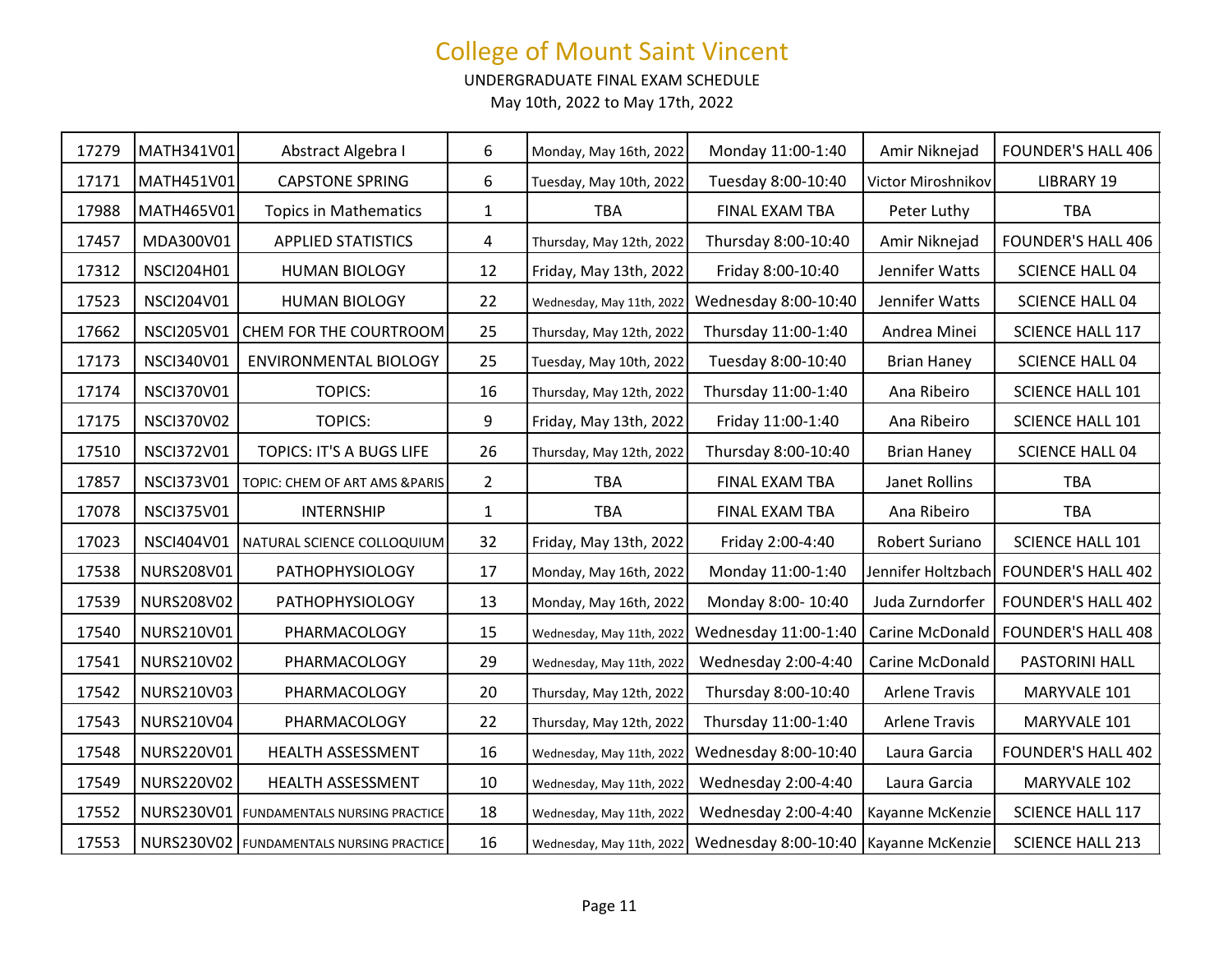UNDERGRADUATE FINAL EXAM SCHEDULE

| 17592 | NURS327V01  | ADULT HEALTH NURSNG                         | 12 | Tuesday, May 17th, 2022   | Tuesday 8:00-10:40   | Susan Tighe        | PASTORINI HALL            |
|-------|-------------|---------------------------------------------|----|---------------------------|----------------------|--------------------|---------------------------|
| 17593 | NURS327V02  | ADULT HEALTH NURSNG                         | 25 | Tuesday, May 17th, 2022   | Tuesday 11:00-1:40   | Susan Tighe        | PASTORINI HALL            |
| 17594 | NURS327V03  | ADULT HEALTH NURSNG                         | 21 | Tuesday, May 17th, 2022   | Tuesday 8:00-10:40   | Suzanne Carr       | <b>FOUNDER'S HALL 301</b> |
| 17596 | NURS327V04  | ADULT HEALTH NURSNG                         | 21 | Tuesday, May 17th, 2022   | Tuesday 11:00-1:40   | Suzanne Carr       | <b>FOUNDER'S HALL 301</b> |
| 17620 | NURS328AV01 | ADULT HEALTH NURSING II                     | 18 | Tuesday, May 10th, 2022   | Tuesday 8:00-10:40   | Anna Chen          | <b>SCIENCE HALL 204</b>   |
| 17621 | NURS328AV02 | ADULT HEALTH NURSING II                     | 15 | Tuesday, May 10th, 2022   | Tuesday 11:00-1:40   | Anna Chen          | <b>SCIENCE HALL 204</b>   |
| 17623 | NURS328AV03 | ADULT HEALTH NURSING II                     | 13 | Thursday, May 12th, 2022  | Thursday 11:00-1:40  | Katherine Irizarry | <b>FOUNDER'S HALL 408</b> |
| 17608 | NURS328V01  | ADULT HEALTH NURSING II                     | 22 | Thursday, May 12th, 2022  | Thursday 8:00-10:40  | Katherine Irizarry | <b>FOUNDER'S HALL 402</b> |
| 17603 |             | NURS331ANR1 PATHO WITH PHARMACOTHERAPIES    | 31 | Thursday, May 12th, 2022  | Thursday 8:00-10:40  | Jordan Yakoby      | PASTORINI HALL            |
| 17619 |             | NURS331V01 Pathophysiology & Related Phar   | 17 | Wednesday, May 11th, 2022 | Wednesday 2:00-4:40  | Janet Czermak      | <b>FOUNDER'S HALL 402</b> |
| 17622 |             | NURS331V02   Pathophysiology & Related Phar | 19 | Thursday, May 12th, 2022  | Thursday 11:00-1:40  | Janet Czermak      | <b>FOUNDER'S HALL 402</b> |
| 17637 | NURS331V03  | Pathophysiology & Related Phar              | 27 | Wednesday, May 11th, 2022 | Wednesday 8:00-10:40 | Janet Czermak      | <b>FOUNDER'S HALL 301</b> |
| 17638 |             | NURS331V04 Pathophysiology & Related Phar   | 29 | Thursday, May 12th, 2022  | Thursday 8:00-10:40  | Janet Czermak      | <b>FOUNDER'S HALL 302</b> |
| 17570 | NURS332V01  | <b>HEALTH PROMOTION</b>                     | 14 | Wednesday, May 11th, 2022 | Wednesday 2:00-4:40  | Diane Kelly        | MARYVALE 101              |
| 17572 | NURS332V02  | <b>HEALTH PROMOTION</b>                     | 25 | Wednesday, May 11th, 2022 | Wednesday 8:00-10:40 | Diane Kelly        | SCIENCE HALL 101          |
| 17574 | NURS332V03  | <b>HEALTH PROMOTION</b>                     | 21 | Thursday, May 12th, 2022  | Thursday 2:00-4:40   | Joanne Baldasare   | SCIENCE HALL 117          |
| 17575 | NURS332V04  | <b>HEALTH PROMOTION</b>                     | 22 | Tuesday, May 10th, 2022   | Tuesday 11:00-1:40   | Joanne Baldasare   | <b>FOUNDER'S HALL 302</b> |
| 17663 | NURS332V05  | <b>HEALTH PROMOTION</b>                     | 23 | Friday, May 13th, 2022    | Friday 8:00-10:40    | Joanne Baldasare   | <b>FOUNDER'S HALL 408</b> |
| 17664 | NURS332V06  | <b>HEALTH PROMOTION</b>                     | 18 | Friday, May 13th, 2022    | Friday 11:00-1:40    | Joanne Baldasare   | <b>FOUNDER'S HALL 302</b> |
| 17576 | NURS341V01  | CARE OF THE AGING ADULT                     | 12 | Friday, May 13th, 2022    | Friday 11:00-1:40    | Christine dos Reis | <b>FOUNDER'S HALL 301</b> |
| 17577 | NURS341V02  | CARE OF THE AGING ADULT                     | 25 | Friday, May 13th, 2022    | Friday 8:00-10:40    | Christine dos Reis | <b>SCIENCE HALL 101</b>   |
| 17578 | NURS341V03  | CARE OF THE AGING ADULT                     | 21 | Tuesday, May 10th, 2022   | Tuesday 8:00-10:40   | Felicia Frierson   | MARYVALE 100              |
| 17579 | NURS341V04  | CARE OF THE AGING ADULT                     | 22 | Tuesday, May 10th, 2022   | Tuesday 2:00-4:40    | Felicia Frierson   | <b>FOUNDER'S HALL 302</b> |
| 17604 |             | NURS400ANR1 ADULT HEALTH NURSING III        | 31 | Thursday, May 12th, 2022  | Thursday 11:00-1:40  | Marsha Williamson  | PASTORINI HALL            |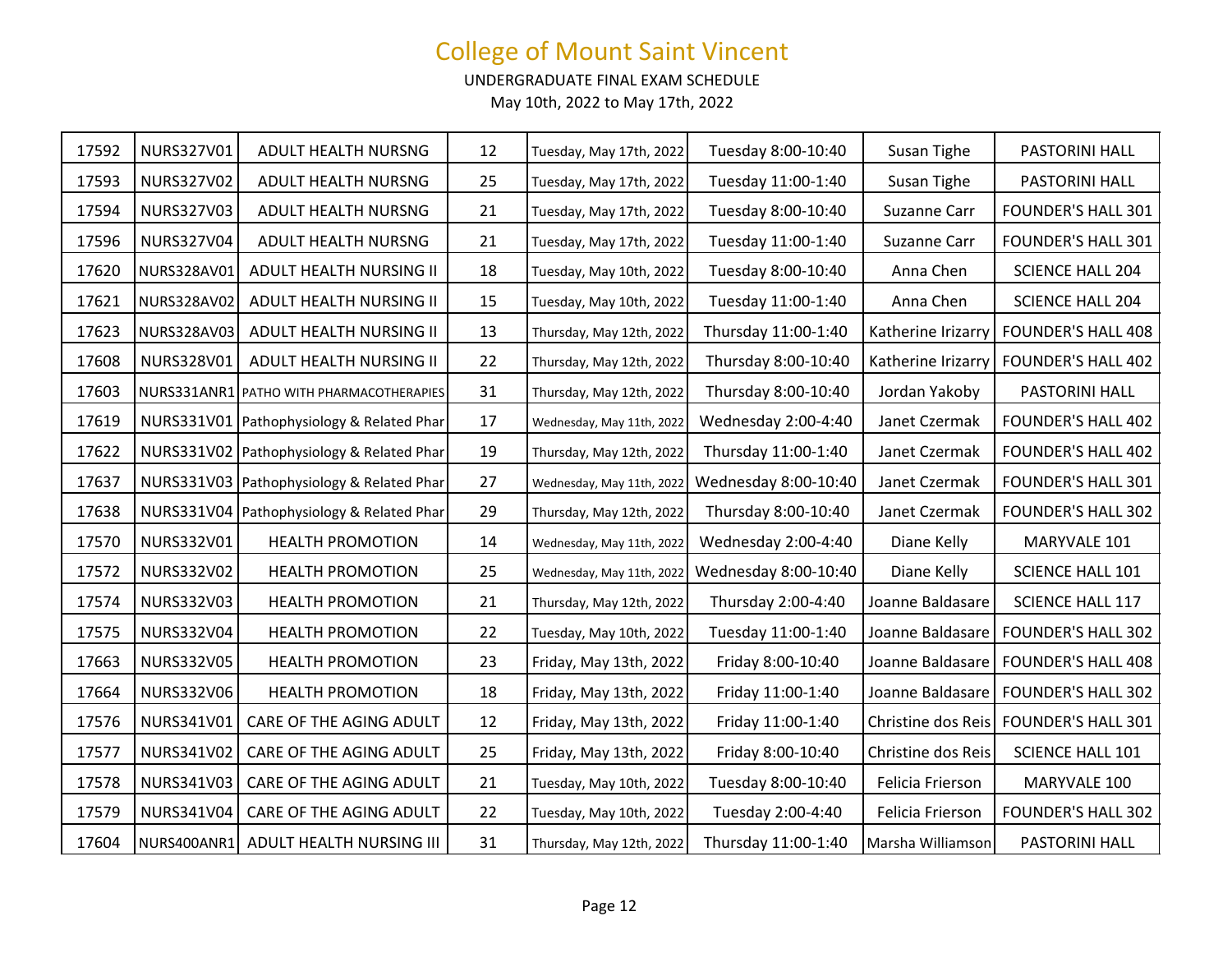UNDERGRADUATE FINAL EXAM SCHEDULE

| 17639 | NURS400V01        | ADULT HEALTH NURSING III               | 15             | Wednesday, May 11th, 2022 | Wednesday 8:00-10:40   Marsha Williamson |                       | <b>SCIENCE HALL 201</b>              |
|-------|-------------------|----------------------------------------|----------------|---------------------------|------------------------------------------|-----------------------|--------------------------------------|
| 17640 | NURS400V02        | ADULT HEALTH NURSING III               | 19             | Thursday, May 12th, 2022  | Thursday 8:00-10:40                      | Marsha Williamson     | <b>FOUNDER'S HALL 408</b>            |
| 17641 | NURS400V03        | ADULT HEALTH NURSING III               | 27             | Wednesday, May 11th, 2022 | Wednesday 2:00-4:40                      | Marsha Williamson     | <b>SCIENCE HALL 04</b>               |
| 17642 | NURS400V04        | ADULT HEALTH NURSING III               | 29             | Friday, May 13th, 2022    | Friday 8:00-10:40                        |                       | Kayanne McKenzie FOUNDER'S HALL 301  |
| 17605 |                   | NURS410ANY1 LEADERSHIP & MANAGEMENT    | 32             | Tuesday, May 10th, 2022   | Tuesday 8:00-10:40                       | Annmarie Kornobis     | <b>QUEEN'S CAMPUS</b>                |
| 17643 |                   | NURS410V01 LEADERSHIP & MANAGEMENT     | 16             | Monday, May 16th, 2022    | Monday 8:00-10:40                        | Theodora Levine       | <b>FOUNDER'S HALL 418</b>            |
| 17644 | NURS410V02        | <b>LEADERSHIP &amp; MANAGEMENT</b>     | 19             | Tuesday, May 10th, 2022   | Tuesday 8:00-10:40                       | Theodora Levine       | <b>FOUNDER'S HALL 315</b>            |
| 17630 |                   | NURS451AV03 NURS CARE CHILDBEARING FAM | 13             | Thursday, May 12th, 2022  | Thursday 8:00-10:40                      | Laura Garcia          | MARYVALE 102                         |
| 17645 |                   | NURS451V01 NURS CARE CHILDBEARING FAM  | 23             | Thursday, May 12th, 2022  | Thursday 11:00-1:40                      | Shulamite Odogwu      | <b>FOUNDER'S HALL 302</b>            |
| 17634 |                   | NURS453AV01 NURS CARE CHILDREARING FAM | 18             | Tuesday, May 10th, 2022   | Tuesday 11:00-1:40                       | Diane Kelly           | MARYVALE 102                         |
| 17635 |                   | NURS453AV02 NURS CARE CHILDREARING FAM | 15             | Tuesday, May 10th, 2022   | Tuesday 8:00-10:40                       | Diane Kelly           | MARYVALE 102                         |
| 17607 | NURS455ANY1       | <b>SENIOR SEMINAR</b>                  | 32             | Tuesday, May 10th, 2022   | Tuesday 2:00-4:40                        | <b>Gerard Maiello</b> | <b>QUEEN'S CAMPUS</b>                |
| 17653 | <b>NURS455V01</b> | <b>SENIOR SEMINAR</b>                  | 16             | Monday, May 16th, 2022    | Monday 11:00-1:40                        | <b>Gerard Maiello</b> | <b>FOUNDER'S HALL 408</b>            |
| 17654 | <b>NURS455V02</b> | <b>SENIOR SEMINAR</b>                  | 21             | Tuesday, May 10th, 2022   | Tuesday 11:00-1:40                       | <b>Gerard Maiello</b> | LIBRARY 6                            |
| 17655 | NURS455V03        | <b>SENIOR SEMINAR</b>                  | 26             | Monday, May 16th, 2022    | Monday 8:00-10:40                        | <b>Gerard Maiello</b> | <b>FOUNDER'S HALL 302</b>            |
| 17656 | <b>NURS455V04</b> | <b>SENIOR SEMINAR</b>                  | 29             | Tuesday, May 10th, 2022   | Tuesday 8:00-10:40                       | <b>Gerard Maiello</b> | <b>FOUNDER'S HALL 302</b>            |
| 17990 | NURS471AV01       | <b>TOPIC: INDEPENDENT STUDY</b>        | $\mathbf{1}$   | <b>TBA</b>                | FINAL EXAM TBA                           | Susan Apold           | <b>TBA</b>                           |
| 17898 |                   | NURS471V01   TOPIC: INDEPENDENT STUDY  | 5              | <b>TBA</b>                | FINAL EXAM TBA                           | Susan Apold           | <b>TBA</b>                           |
| 18006 | <b>ORTN1050</b>   | ADV.READ. TECHNIQUES                   | $\mathbf{1}$   | <b>TBA</b>                | FINAL EXAM TBA                           |                       | <b>TBA</b>                           |
| 17025 | OXLY175V01        | OXLEY DISCOVERY SEMINAR                | 21             | Friday, May 13th, 2022    | Friday 2:00-4:40                         | Ricardo Janvier       | <b>LIBRARY 6</b>                     |
| 18131 | OXLY175V02        | <b>OXLEY DISCOVERY SEMINAR</b>         | 4              | <b>TBA</b>                | FINAL EXAM TBA                           | Ricardo Janvier       | <b>TBA</b>                           |
| 17044 | OXLY277V01        | <b>OXLEY DISCOVERY INTERNSHIP</b>      | $\overline{2}$ | <b>TBA</b>                | FINAL EXAM TBA                           | Ricardo Janvier       | <b>TBA</b>                           |
| 17296 | PBPL350V01        | <b>APPLIED STATS</b>                   | 18             | Friday, May 13th, 2022    | Friday 11:00-1:40                        |                       | Matthew Archibald FOUNDER'S HALL 306 |
| 17165 | PBPL460V02        | <b>RESEARCH PROJECT</b>                | $\mathbf{1}$   | <b>TBA</b>                | FINAL EXAM TBA                           | Omar Nagi             | <b>TBA</b>                           |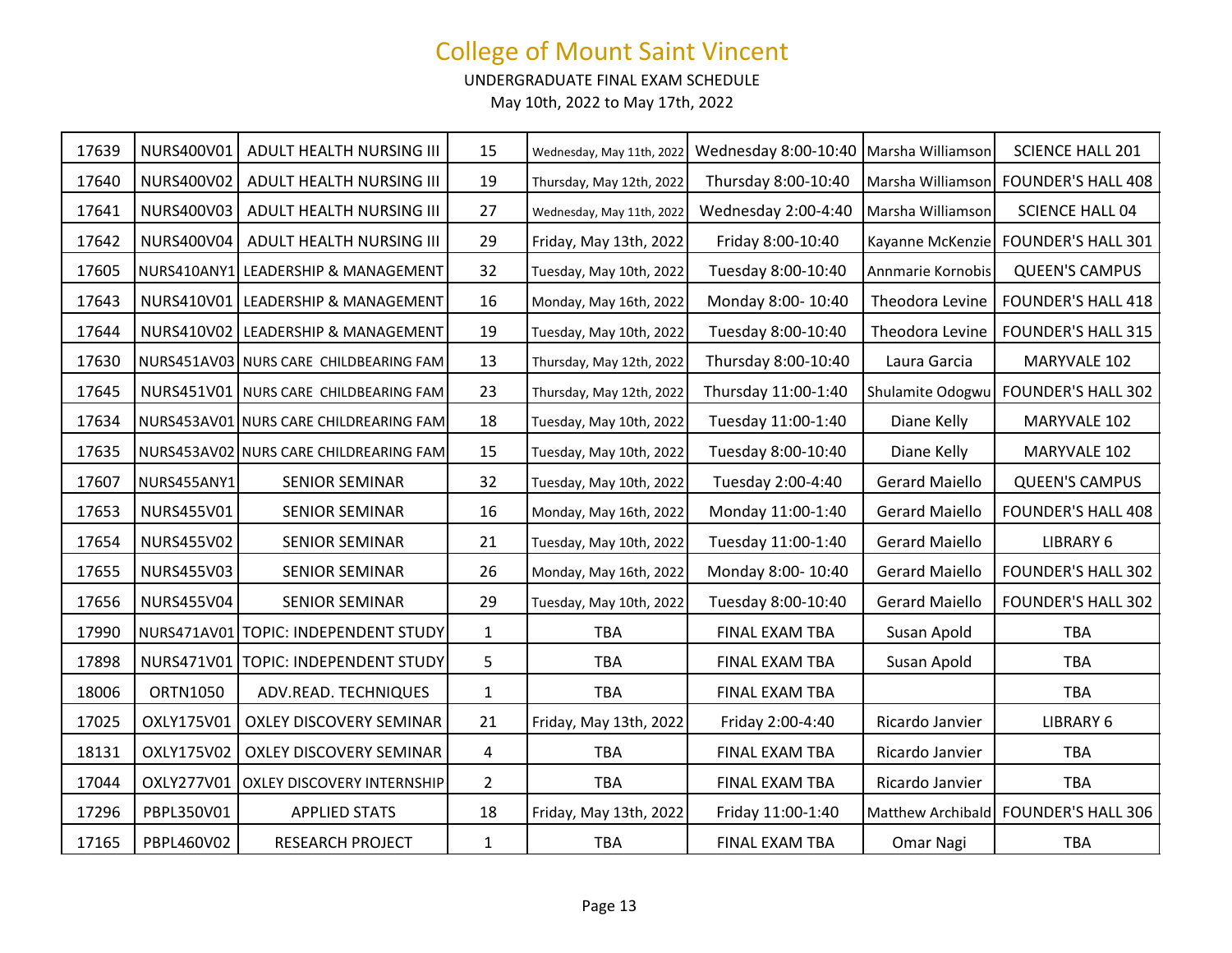UNDERGRADUATE FINAL EXAM SCHEDULE

| 17057 | PHIL110V01 | <b>INTRODUCTION TO ETHICS</b>            | 14           | Tuesday, May 10th, 2022   | Tuesday 11:00-1:40   | Jon Burmeister        | <b>FOUNDER'S HALL 309</b> |
|-------|------------|------------------------------------------|--------------|---------------------------|----------------------|-----------------------|---------------------------|
| 16986 | PHIL110V04 | <b>INTRODUCTION TO ETHICS</b>            | 16           | Wednesday, May 11th, 2022 | Wednesday 8:00-10:40 | Joseph Schittone      | MARYVALE 100              |
| 16987 | PHIL110V05 | <b>INTRODUCTION TO ETHICS</b>            | 28           | Wednesday, May 11th, 2022 | Wednesday 11:00-1:40 | Keith Rubinstein      | <b>TBA</b>                |
| 17106 | PHIL110V06 | <b>INTRODUCTION TO ETHICS</b>            | 23           | Friday, May 13th, 2022    | Friday 8:00-10:40    | Joseph Schittone      | MARYVALE 100              |
| 17458 | PHIL110V07 | <b>INTRODUCTION TO ETHICS</b>            | 13           | Thursday, May 12th, 2022  | Thursday 11:00-1:40  | Jon Burmeister        | <b>FOUNDER'S HALL 309</b> |
| 17459 | PHIL110V08 | <b>INTRODUCTION TO ETHICS</b>            | 27           | Thursday, May 12th, 2022  | Thursday 8:00-10:40  | Joshua Shmikler       | <b>FOUNDER'S HALL 314</b> |
| 17534 | PHIL241V01 | <b>LOGIC</b>                             | 30           | Monday, May 16th, 2022    | Monday 11:00-1:40    | Joshua Shmikler       | <b>FOUNDER'S HALL 314</b> |
| 17535 | PHIL241V02 | <b>LOGIC</b>                             | 30           | Wednesday, May 11th, 2022 | Wednesday 11:00-1:40 | Joshua Shmikler       | <b>FOUNDER'S HALL 314</b> |
| 17069 | PHIL314V01 | ETHICAL THEORY                           | 11           | Thursday, May 12th, 2022  | Thursday 6:00-8:45   | <b>Gerard Mundy</b>   | <b>FOUNDER'S HALL 309</b> |
| 17293 | PHIL370V01 | <b>TOPICS:</b>                           | 31           | Monday, May 16th, 2022    | Monday 2:00-4:40     | Keith Rubinstein      | <b>TBA</b>                |
| 17533 | PHIL370V02 | <b>TOPICS:</b>                           | 21           | Tuesday, May 10th, 2022   | Tuesday 2:00-4:40    | Jon Burmeister        | <b>FOUNDER'S HALL 309</b> |
| 17001 | PHYS208V01 | <b>GENERAL PHYSICS II</b>                | 27           | Tuesday, May 10th, 2022   | Tuesday 2:00-4:40    | Melvin Irizarry-Gelpi | SCIENCE HALL 101          |
| 16923 | PSYC103V01 | <b>INTRO TO PSYCHOLOGY I</b>             | 29           | Tuesday, May 10th, 2022   | Tuesday 8:00-10:40   | John McCullagh        | <b>FOUNDER'S HALL 415</b> |
| 16924 | PSYC103V02 | INTRO TO PSYCHOLOGY I                    | 30           | Thursday, May 12th, 2022  | Thursday 8:00-10:40  | John McCullagh        | <b>FOUNDER'S HALL 415</b> |
| 16926 | PSYC103V03 | <b>INTRO TO PSYCHOLOGY I</b>             | 30           | Thursday, May 12th, 2022  | Thursday 11:00-1:40  | Katherine Alexander   | <b>FOUNDER'S HALL 415</b> |
| 17158 | PSYC103V04 | <b>INTRO TO PSYCHOLOGY I</b>             | 29           | Friday, May 13th, 2022    | Friday 11:00-1:40    | Katherine Alexander   | <b>FOUNDER'S HALL 415</b> |
| 17435 | PSYC103V05 | INTRO TO PSYCHOLOGY I                    | 30           | Friday, May 13th, 2022    | Friday 2:00-4:40     | <b>Brigid Kraus</b>   | <b>FOUNDER'S HALL 302</b> |
| 17525 | PSYC103V06 | <b>INTRO TO PSYCHOLOGY I</b>             | 30           | Friday, May 13th, 2022    | Friday 8:00-10:40    | Jennifer Pipitone     | <b>FOUNDER'S HALL 310</b> |
| 16927 | PSYC104V01 | <b>INTRO TO PSYCHOLOGY II</b>            | 24           | Monday, May 16th, 2022    | Monday 11:00-1:40    | <b>Daniel Hrubes</b>  | <b>FOUNDER'S HALL 415</b> |
| 17110 | PSYC104V02 | <b>INTRO TO PSYCHOLOGY II</b>            | 25           | Wednesday, May 11th, 2022 | Wednesday 11:00-1:40 | <b>Daniel Hrubes</b>  | <b>FOUNDER'S HALL 415</b> |
| 16928 | PSYC205V01 | <b>STATISTICS</b>                        | 20           | Friday, May 13th, 2022    | Friday 8:00-10:40    | Stefanie Vuotto       | <b>FOUNDER'S HALL 315</b> |
| 17091 | PSYC205V02 | <b>STATISTICS</b>                        | 20           | Tuesday, May 10th, 2022   | Tuesday 2:00-4:40    | Stefanie Vuotto       | <b>FOUNDER'S HALL 314</b> |
| 17382 | PSYC230V01 | SPECIAL TOPICS: HONORS THESIS            | $\mathbf{1}$ | <b>TBA</b>                | FINAL EXAM TBA       | Jennifer Pipitone     | <b>TBA</b>                |
| 17384 |            | PSYC230V05 SPECIAL TOPICS: HONORS THESIS | $\mathbf{1}$ | TBA                       | FINAL EXAM TBA       | Stephanie Berger      | <b>TBA</b>                |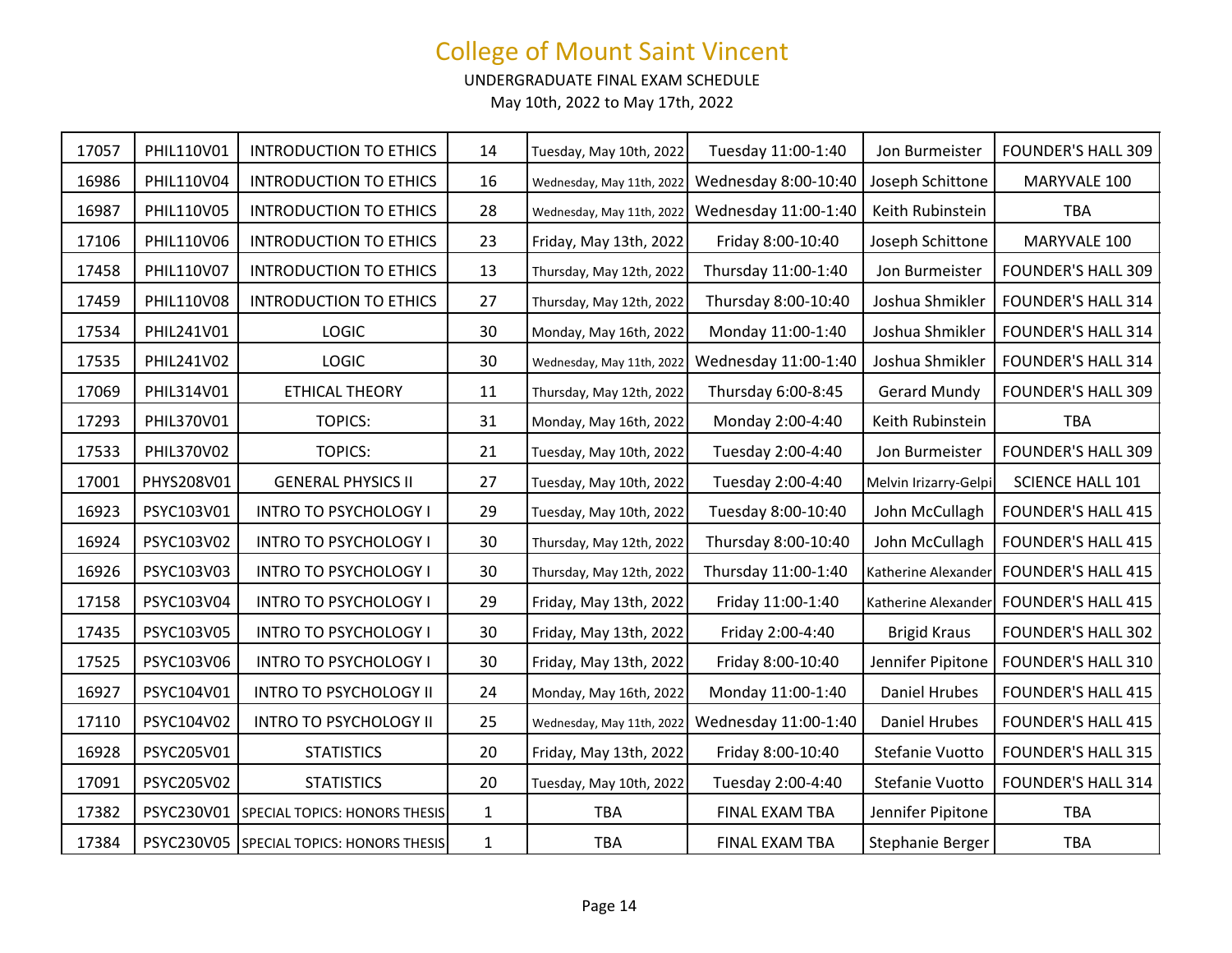UNDERGRADUATE FINAL EXAM SCHEDULE

| 16929 | PSYC315V01  | RESEARCH METHODS I - (WE)                | 15             | Friday, May 13th, 2022    | Friday 8:00-10:40    | Stephanie Berger     | <b>FOUNDER'S HALL 308</b> |
|-------|-------------|------------------------------------------|----------------|---------------------------|----------------------|----------------------|---------------------------|
| 17059 | PSYC315V02  | <b>RESEARCH METHODS I - (WE)</b>         | 15             | Tuesday, May 10th, 2022   | Tuesday 2:00-4:40    | Stephanie Berger     | <b>FOUNDER'S HALL 308</b> |
| 17999 | PSYC321AE1  | SOCIAL PSYCHOLOGY                        | 8              | <b>TBA</b>                | FINAL EXAM TBA       | Geoffrey Anderson    | <b>TBA</b>                |
| 16996 | PSYC321V01  | SOCIAL PSYCHOLOGY                        | 30             | Friday, May 13th, 2022    | Friday 8:00-10:40    | Daniel Hrubes        | <b>FOUNDER'S HALL 415</b> |
| 17436 | PSYC324V01  | <b>LEARNING &amp; MEMORY</b>             | 30             | Thursday, May 12th, 2022  | Thursday 11:00-1:40  | Stephanie Berger     | <b>FOUNDER'S HALL 308</b> |
| 17434 | PSYC326AV01 | LIFE SPAN DEVELOPMENT                    | 21             | Monday, May 16th, 2022    | Monday 8:00-10:40    | Gail Gumora          | MARYVALE 100              |
| 16990 | PSYC326V01  | LIFE SPAN DEVELOPMENT                    | 30             | Monday, May 16th, 2022    | Monday 11:00-1:40    | Pamela Behrman       | <b>FOUNDER'S HALL 309</b> |
| 17101 | PSYC326V03  | LIFE SPAN DEVELOPMENT                    | 29             | Wednesday, May 11th, 2022 | Wednesday 11:00-1:40 | Pamela Behrman       | <b>FOUNDER'S HALL 309</b> |
| 17526 | PSYC326V04  | LIFE SPAN DEVELOPMENT                    | 16             | Tuesday, May 10th, 2022   | Tuesday 6:00 - 8:45  | <b>Brigid Kraus</b>  | <b>FOUNDER'S HALL 314</b> |
| 17738 | PSYC329V02  | RESEARCH IN PSYCHOLOGY                   | $\overline{2}$ | <b>TBA</b>                | FINAL EXAM TBA       | <b>Daniel Hrubes</b> | <b>TBA</b>                |
| 17739 | PSYC329V03  | RESEARCH IN PSYCHOLOGY                   | $\overline{2}$ | <b>TBA</b>                | FINAL EXAM TBA       | John McCullagh       | <b>TBA</b>                |
| 17437 | PSYC330V01  | <b>TOPICS:</b>                           | 30             | Tuesday, May 10th, 2022   | Tuesday 11:00-1:40   | Stephanie Berger     | <b>FOUNDER'S HALL 308</b> |
| 17438 | PSYC344V01  | <b>GROUP DYNAMICS</b>                    | 30             | Tuesday, May 10th, 2022   | Tuesday 2:00-4:40    | Katherine Alexander  | <b>FOUNDER'S HALL 415</b> |
| 17258 | PSYC345V01  | PSYCHOLOGY OF CHILDHOOD                  | 30             | Tuesday, May 10th, 2022   | Tuesday 11:00-1:40   | Stefanie Vuotto      | <b>FOUNDER'S HALL 315</b> |
| 16989 | PSYC346V01  | PSYCHOLOGY OF ADOLESCENCE                | 30             | Friday, May 13th, 2022    | Friday 11:00-1:40    | Stefanie Vuotto      | <b>FOUNDER'S HALL 308</b> |
| 16998 | PSYC355V01  | ABNORMAL PSYCHOLOGY                      | 30             | Monday, May 16th, 2022    | Monday 2:00-4:40     | John McCullagh       | <b>FOUNDER'S HALL 301</b> |
| 17229 | PSYC375V01  | <b>INTERNSHIP</b>                        | 5              | <b>TBA</b>                | FINAL EXAM TBA       | John McCullagh       | <b>TBA</b>                |
| 17439 | PSYC390V01  | <b>ENVIRONMENTAL PSYCH</b>               | 30             | Monday, May 16th, 2022    | Monday 2:00-4:40     | Jennifer Pipitone    | <b>FOUNDER'S HALL 310</b> |
| 17524 | PSYC405V01  | ADV RESEARCH METHODS                     | 9              | Monday, May 16th, 2022    | Monday 2:00-4:40     | <b>Daniel Hrubes</b> | <b>FOUNDER'S HALL 410</b> |
| 17440 | PSYC430V01  | <b>TOPIC:</b>                            | 27             | Wednesday, May 11th, 2022 | Wednesday 11:00-1:40 | John McCullagh       | <b>FOUNDER'S HALL 301</b> |
| 16946 | PSYC450V01  | <b>CAPSTONE: PSYCHOLOGY</b>              | 14             | Monday, May 16th, 2022    | Monday 11:00-1:40    | Jennifer Pipitone    | <b>FOUNDER'S HALL 304</b> |
| 17033 | PSYC450V02  | <b>CAPSTONE: PSYCHOLOGY</b>              | 5              | Wednesday, May 11th, 2022 | Wednesday 11:00-1:40 | Jennifer Pipitone    | <b>FOUNDER'S HALL 304</b> |
| 16930 | PSYC475V01  | <b>INTERNSHIP</b>                        | $\overline{2}$ | <b>TBA</b>                | FINAL EXAM TBA       | John McCullagh       | <b>TBA</b>                |
| 16932 |             | RELS208MA1   INTRO. TO RELIGIOUS STUDIES | 11             | Tuesday, May 10th, 2022   | Tuesday 8:00-10:40   | Eileen Fagan         | <b>FOUNDER'S HALL 308</b> |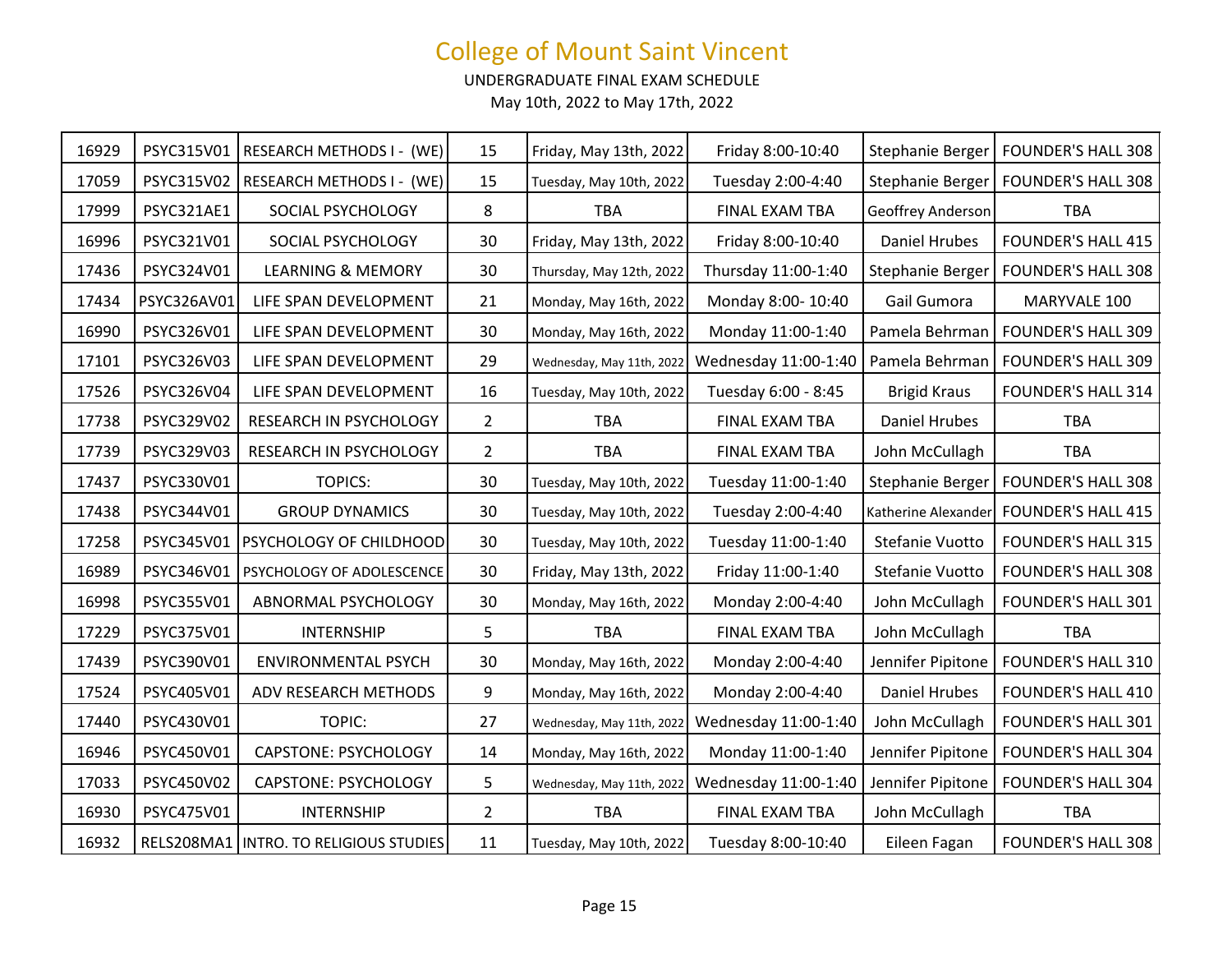UNDERGRADUATE FINAL EXAM SCHEDULE

| 16931 | RELS208V01 | INTRO. TO RELIGIOUS STUDIES         | 29             | Monday, May 16th, 2022    | Monday 8:00-10:40    | Eileen Fagan             | <b>FOUNDER'S HALL 308</b> |
|-------|------------|-------------------------------------|----------------|---------------------------|----------------------|--------------------------|---------------------------|
| 17364 | RELS208V02 | INTRO. TO RELIGIOUS STUDIES         | 23             | Thursday, May 12th, 2022  | Thursday 6:00-8:45   | Matthew Janeczko         | <b>FOUNDER'S HALL 308</b> |
| 16934 | RELS208V04 | <b>INTRO. TO RELIGIOUS STUDIES</b>  | 13             | Wednesday, May 11th, 2022 | Wednesday 8:00-10:40 | Robert Guarnieri         | LIBRARY 6                 |
| 16988 | RELS208V05 | INTRO. TO RELIGIOUS STUDIES         | 23             | Tuesday, May 10th, 2022   | Tuesday 2:00-4:40    | Carl Baechle             | MARYVALE 100              |
| 16949 | RELS208V06 | INTRO. TO RELIGIOUS STUDIES         | 21             | Friday, May 13th, 2022    | Friday 8:00-10:40    | Robert Guarnieri         | LIBRARY 6                 |
| 17295 | RELS208V07 | INTRO. TO RELIGIOUS STUDIES         | 17             | Thursday, May 12th, 2022  | Thursday 8:00-10:40  | Ann Caron                | <b>FOUNDER'S HALL 309</b> |
| 17460 | RELS295V01 | <b>INTRO TO SPIRITUALITY</b>        | 27             | Tuesday, May 10th, 2022   | Tuesday 8:00-10:40   | Ann Caron                | <b>FOUNDER'S HALL 309</b> |
| 17462 | RELS308V01 | CENTRAL THEMES NEW TESTAMENT        | $\overline{7}$ | Thursday, May 12th, 2022  | Thursday 6:00-8:45   | Carl Baechle             | MARYVALE 100              |
| 17157 | RELS313V01 | <b>CHRISTIAN BELIEF</b>             | 31             | Tuesday, May 10th, 2022   | Tuesday 6:00 - 8:45  | <b>Gregory Sutterlin</b> | <b>FOUNDER'S HALL 415</b> |
| 17299 | RELS337V01 | AMERICAN RELG EXPERIENCE            | 29             | Monday, May 16th, 2022    | Monday 6:00 - 8:45   | <b>Gregory Sutterlin</b> | <b>FOUNDER'S HALL 415</b> |
| 17461 | RELS370V01 | <b>TOPICS:</b>                      | 16             | Thursday, May 12th, 2022  | Thursday 11:00-1:40  | Barbara Linen            | <b>FOUNDER'S HALL 306</b> |
| 17301 | RELS430V01 | <b>CONTEMP MORAL ISSUES</b>         | 22             | Monday, May 16th, 2022    | Monday 11:00-1:40    | Eileen Fagan             | <b>FOUNDER'S HALL 307</b> |
| 17014 | RELS430V02 | <b>CONTEMP MORAL ISSUES</b>         | 30             | Wednesday, May 11th, 2022 | Wednesday 11:00-1:40 | Eileen Fagan             | <b>FOUNDER'S HALL 307</b> |
| 17466 | SOC101V01  | INTRODUCTION TO SOCIOLOGY           | 25             | Monday, May 16th, 2022    | Monday 11:00-1:40    | LinDa Saphan             | <b>FOUNDER'S HALL 303</b> |
| 17467 | SOC101V02  | INTRODUCTION TO SOCIOLOGY           | 25             | Wednesday, May 11th, 2022 | Wednesday 11:00-1:40 | LinDa Saphan             | <b>FOUNDER'S HALL 303</b> |
| 17464 | SOC205V01  | <b>CULTURE</b>                      | 29             | Tuesday, May 10th, 2022   | Tuesday 2:00-4:40    | Omar Nagi                | <b>FOUNDER'S HALL 315</b> |
| 17302 | SOC205V02  | <b>CULTURE</b>                      | 30             | Friday, May 13th, 2022    | Friday 11:00-1:40    | Omar Nagi                | <b>FOUNDER'S HALL 315</b> |
| 17108 | SOC206V01  | SOC IMAGINATION                     | 15             | Thursday, May 12th, 2022  | Thursday 11:00-1:40  | James Freeman            | <b>FOUNDER'S HALL 307</b> |
| 17093 | SOC206V02  | <b>SOC IMAGINATION</b>              | 20             | Tuesday, May 10th, 2022   | Tuesday 11:00-1:40   | James Freeman            | <b>FOUNDER'S HALL 307</b> |
| 17996 | SOC270AE1  | TOPICS: VIOLENCE IN FAMILY          | 4              | <b>TBA</b>                | FINAL EXAM TBA       | Gloria Rapp              | TBA                       |
| 17304 | SOC301V01  | SOCIAL PROBLEMS                     | 21             | Wednesday, May 11th, 2022 | Wednesday 6:00-8:45  | Roger Hayes              | <b>FOUNDER'S HALL 314</b> |
| 17469 | SOC304V01  | <b>GLOBALIZATION AND INEQUALITY</b> | 36             | Thursday, May 12th, 2022  | Thursday 11:00-1:40  | Omar Nagi                | <b>FOUNDER'S HALL 315</b> |
| 17468 | SOC308V01  | VISUAL SOCIOLOGY                    | 11             | Tuesday, May 10th, 2022   | Tuesday 8:00-10:40   | LinDa Saphan             | <b>FOUNDER'S HALL 303</b> |
| 17109 | SOC310V01  | SOCIOLOGY OF DEVIANCE               | 28             | Monday, May 16th, 2022    | Monday 11:00-1:40    | Kristin Lawler           | <b>FOUNDER'S HALL 409</b> |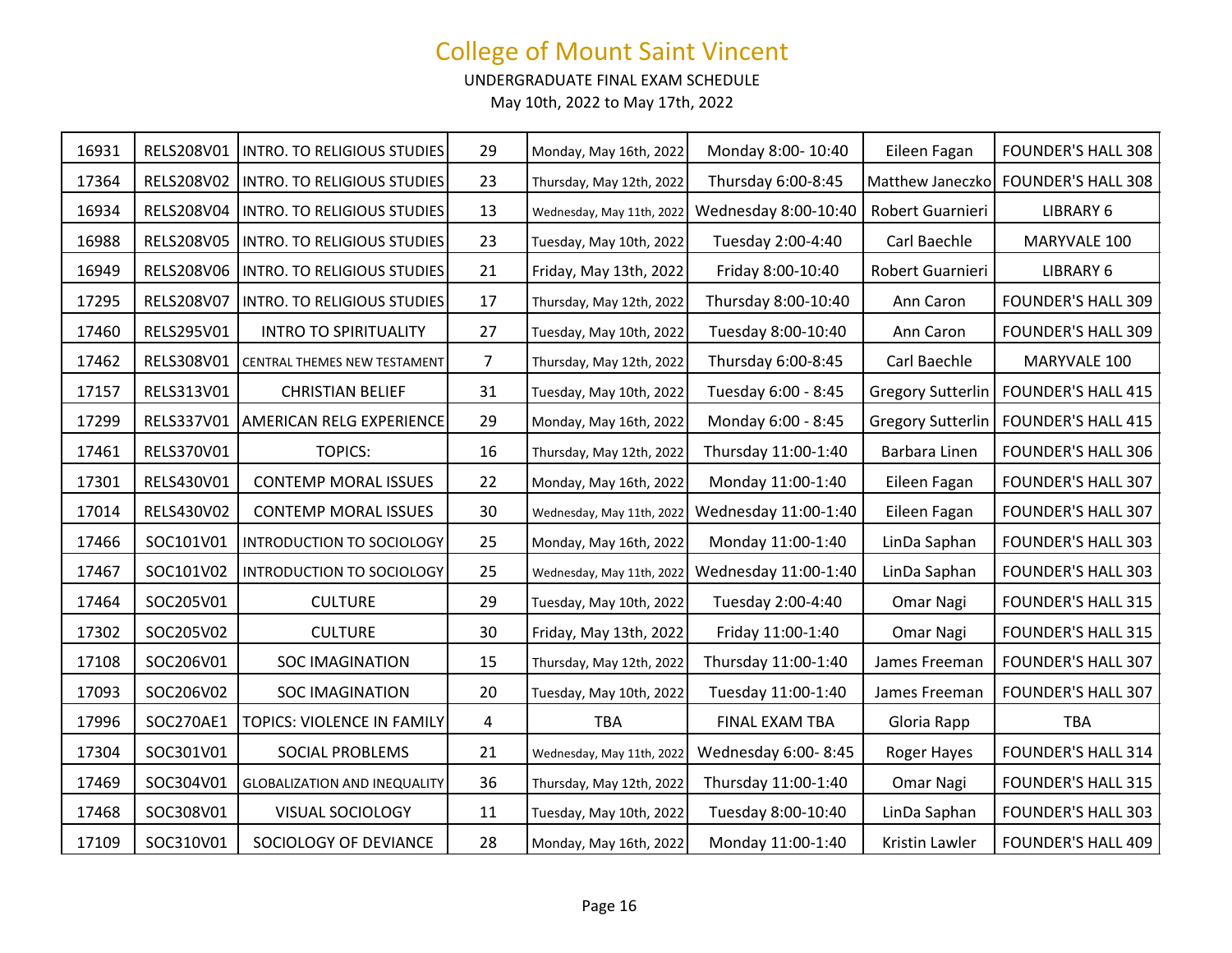UNDERGRADUATE FINAL EXAM SCHEDULE

| 17107 | SOC312V01  | SOCIAL WORK PRAC I                          | 16             | Monday, May 16th, 2022    | Monday 6:00 - 8:45   | Riquelmy Lamour             | <b>FOUNDER'S HALL 303</b> |
|-------|------------|---------------------------------------------|----------------|---------------------------|----------------------|-----------------------------|---------------------------|
| 17164 | SOC335V01  | <b>CULTURE, HLTH &amp; ILLNESS</b>          | 23             | Friday, May 13th, 2022    | Friday 8:00-10:40    | Matthew Archibald           | <b>FOUNDER'S HALL 306</b> |
| 17465 | SOC347V01  | <b>URBAN PLANNING</b>                       | 11             | Thursday, May 12th, 2022  | Thursday 8:00-10:40  | LinDa Saphan                | <b>FOUNDER'S HALL 303</b> |
| 17998 | SOC350AE1  | SOCIAL SCI RESEARCH METHODS                 | $\overline{2}$ | <b>TBA</b>                | FINAL EXAM TBA       | Amy Heath                   | <b>TBA</b>                |
| 17305 | SOC350V01  | SOCIAL SCI RESEARCH METHODS                 | 18             | Friday, May 13th, 2022    | Friday 11:00-1:40    | <b>Matthew Archibald</b>    | <b>FOUNDER'S HALL 306</b> |
| 17658 | SOC375V01  | <b>INTERNSHIP PROGRAM</b>                   | $\overline{7}$ | <b>TBA</b>                | FINAL EXAM TBA       | LinDa Saphan                | <b>TBA</b>                |
| 17094 | SOC416V01  | SEMINAR IN SOCIOLOGY                        | 21             | Tuesday, May 10th, 2022   | Tuesday 6:00 - 8:45  | Omar Nagi                   | <b>FOUNDER'S HALL 315</b> |
| 17232 | SOC460V01  | <b>INDEPENDENT STUDY</b>                    | 3              | <b>TBA</b>                | FINAL EXAM TBA       | Omar Nagi                   | <b>TBA</b>                |
| 17429 | SOC460V02  | <b>INDEPENDENT STUDY</b>                    | $\mathbf{1}$   | <b>TBA</b>                | FINAL EXAM TBA       | Matthew Archibald           | TBA                       |
| 17931 | SOC460V04  | <b>INDEPENDENT STUDY</b>                    | $\mathbf{1}$   | <b>TBA</b>                | FINAL EXAM TBA       | Matthew Archibald           | <b>TBA</b>                |
| 17270 | SPAN102V01 | SPAN FOR BEGINNERS II                       | 22             | Monday, May 16th, 2022    | Monday 8:00-10:40    | Marlene Villareal-Castaneda | <b>FOUNDER'S HALL 310</b> |
| 16917 | SPAN102V02 | <b>SPAN FOR BEGINNERS II</b>                | 21             | Tuesday, May 10th, 2022   | Tuesday 8:00-10:40   | Marlene Villareal-Castaneda | <b>FOUNDER'S HALL 310</b> |
| 16918 | SPAN102V03 | <b>SPAN FOR BEGINNERS II</b>                | 22             | Thursday, May 12th, 2022  | Thursday 11:00-1:40  | Diana Flores                | <b>FOUNDER'S HALL 526</b> |
| 17034 | SPAN102V04 | <b>SPAN FOR BEGINNERS II</b>                | 22             | Friday, May 13th, 2022    | Friday 11:00-1:40    | Marlene Villareal-Castaneda | <b>FOUNDER'S HALL 310</b> |
| 16914 | SPAN202V01 | SPAN FOR COMM II                            | 16             | Tuesday, May 10th, 2022   | Tuesday 8:00-10:40   | Carlos Velasquez-Torres     | <b>FOUNDER'S HALL 525</b> |
| 16915 | SPAN202V02 | SPAN FOR COMM II                            | 19             | Thursday, May 12th, 2022  | Thursday 8:00-10:40  | Carlos Velasquez-Torres     | <b>FOUNDER'S HALL 525</b> |
| 16916 | SPAN202V03 | SPAN FOR COMM II                            | 12             | Tuesday, May 10th, 2022   | Tuesday 11:00-1:40   | Paola Evangelista           | <b>FOUNDER'S HALL 406</b> |
| 17530 | SPAN202V04 | SPAN FOR COMM II                            | 14             | Thursday, May 12th, 2022  | Thursday 11:00-1:40  | Paola Evangelista           | <b>FOUNDER'S HALL 406</b> |
| 16965 | SPAN220V01 | SPEAKING SPANISH                            | 8              | Friday, May 13th, 2022    | Friday 11:00-1:40    | Rosita Villagomez           | <b>FOUNDER'S HALL 406</b> |
| 17096 |            | SPAN223V01   BASIC SPAN.HERITAGE SPEAKER II | 17             | Wednesday, May 11th, 2022 | Wednesday 11:00-1:40 | Josh Taylor                 | <b>FOUNDER'S HALL 526</b> |
| 17152 |            | SPAN223V02   BASIC SPAN.HERITAGE SPEAKER II | 10             | Monday, May 16th, 2022    | Monday 2:00-4:40     | Josh Taylor                 | <b>FOUNDER'S HALL 526</b> |
| 17128 |            | SPAN228V01 SPAN FOR HERITAGE SPEAKERS II    | 11             | Monday, May 16th, 2022    | Monday 11:00-1:40    | Yee Lam Wong                | <b>FOUNDER'S HALL 412</b> |
| 17129 |            | SPAN228V02 SPAN FOR HERITAGE SPEAKERS II    | 13             | Wednesday, May 11th, 2022 | Wednesday 11:00-1:40 | Yee Lam Wong                | <b>FOUNDER'S HALL 412</b> |
| 17272 |            | SPAN307V01   ADV GRAMMAR&COMPOSITION        | 5              | Tuesday, May 10th, 2022   | Tuesday 2:00-4:40    | Rosita Villagomez           | <b>FOUNDER'S HALL 406</b> |